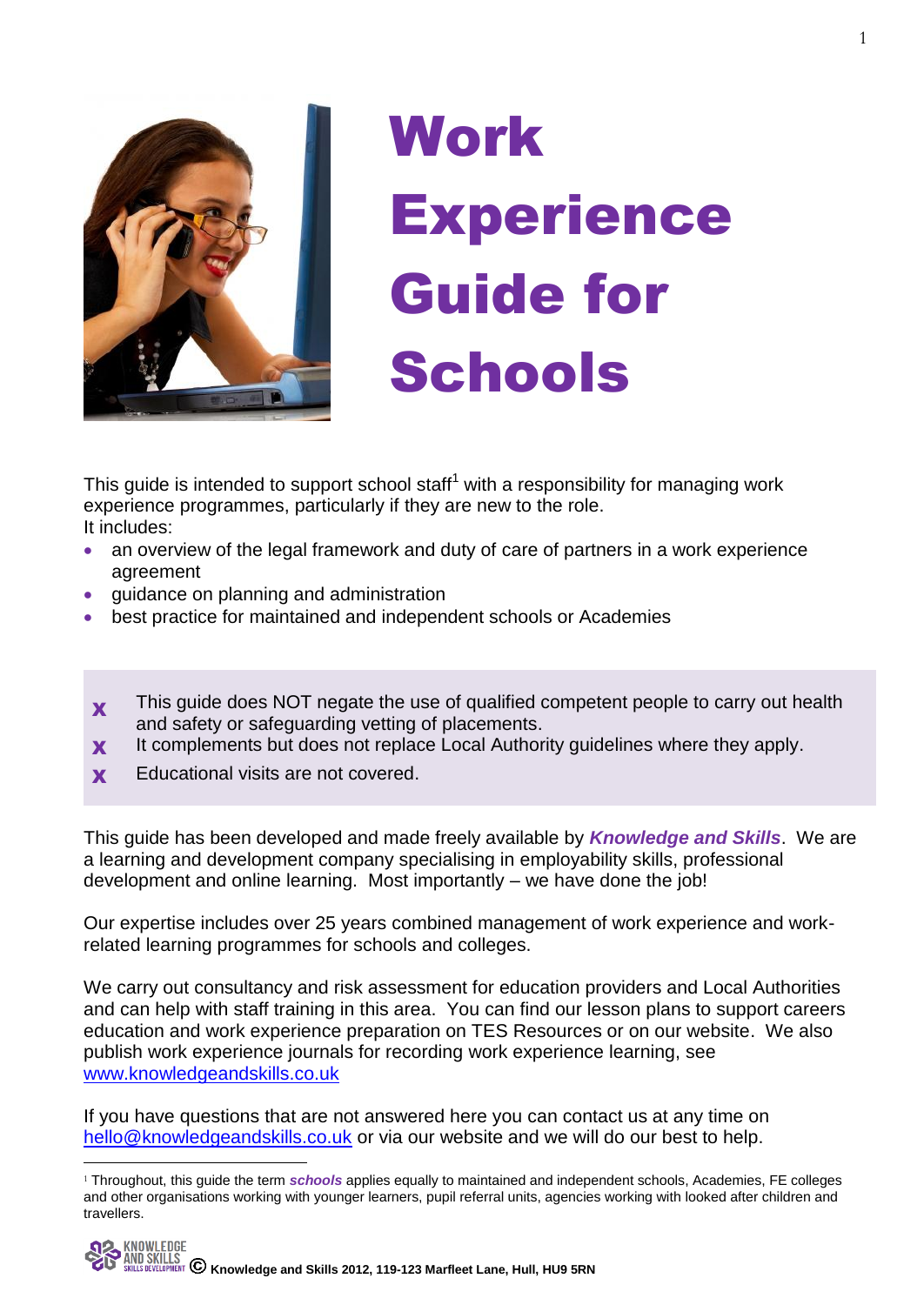## **Contents**

### **Part A: Legal Framework**

- 1. Why Work Experience is a Good Thing
- 2. Some Useful Definitions
- 3. Children in employment
- 4. Health, safety and welfare law
- 5. Equality and diversity
- 6. Insurance
- 7. Data Sharing
- 8. Partners in a work experience agreement
- 9. Safeguarding

### **Part B: Administration**

10.Annual Cycle

- 11.Learner journey
- 12.FAQs

## **Part C: Planning Guides**

- a) Planning checklist
- b) Employer guide
- c) Parents/carers guide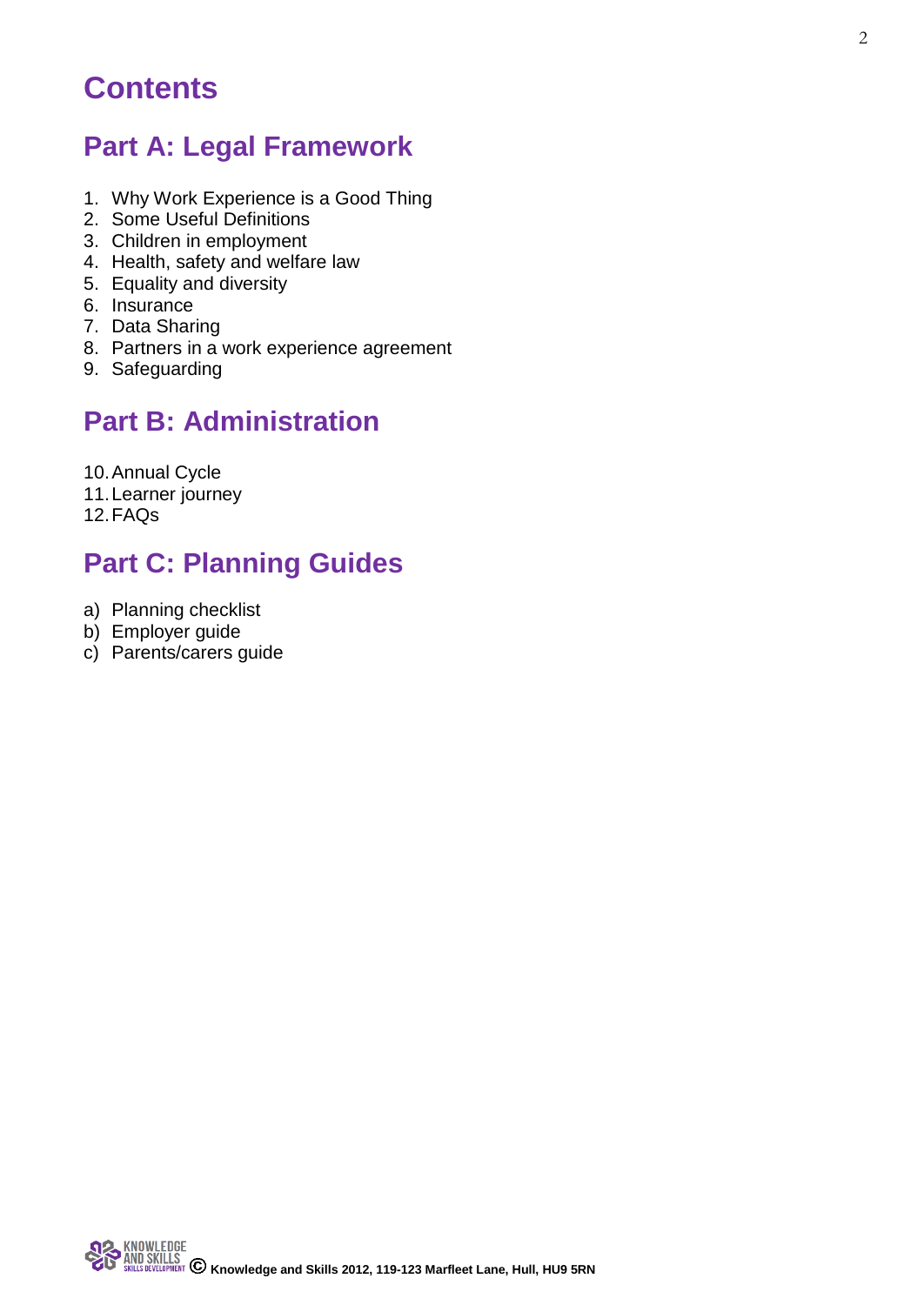## **Part A: Legal Framework**

### **1. Why Work Experience is a Good Thing**

Work experience is no longer compulsory but an option that schools are encouraged to take for the personal development of their learners.

This means that the troublesome business of finding placements and all that health and safety stuff can be dropped, right? Think before you take this option. There is no substitute for real work experience in helping young people to develop confidence, independence and learn about potential careers. There is a huge difference between reading about customer service and dealing with a real customer while keeping your calm.

Of course we don't advocate sending people into real work situations without preparation, that's why we created this guide, but every school is unique. You need to think about how to maximise the benefits of work experience for your learners.

Properly planned work experience can be used to support a wide range of curriculum and development activities including:

**Subject learning:** Projects or assignments related to any curriculum subject particularly PSHE and business studies.

> **Careers and work related education**: Learning about jobs, entry requirements, researching Labour Market Information (LMI), contacting employers and interview practice.

**Preparation (and qualifications) for life and work:** Generating evidence of work or witness statements, developing independent self-management skills and employability skills.

> **Contributing to Inspection:** From January 2012, under the revised school inspection arrangements, inspection has focused more sharply on those aspects of schools' work that have the greatest impact on raising achievement.<sup>2</sup> However inspectors still have to consider the "spiritual, moral, social and cultural development of pupils at the school" Learning about careers and the world of work should be part of a balanced education.



-





3



 $^2$  The framework for school inspection, Guidance and grade descriptors for inspecting schools in England under section 5 of the Education Act 2005, from January 2012, Ofsted)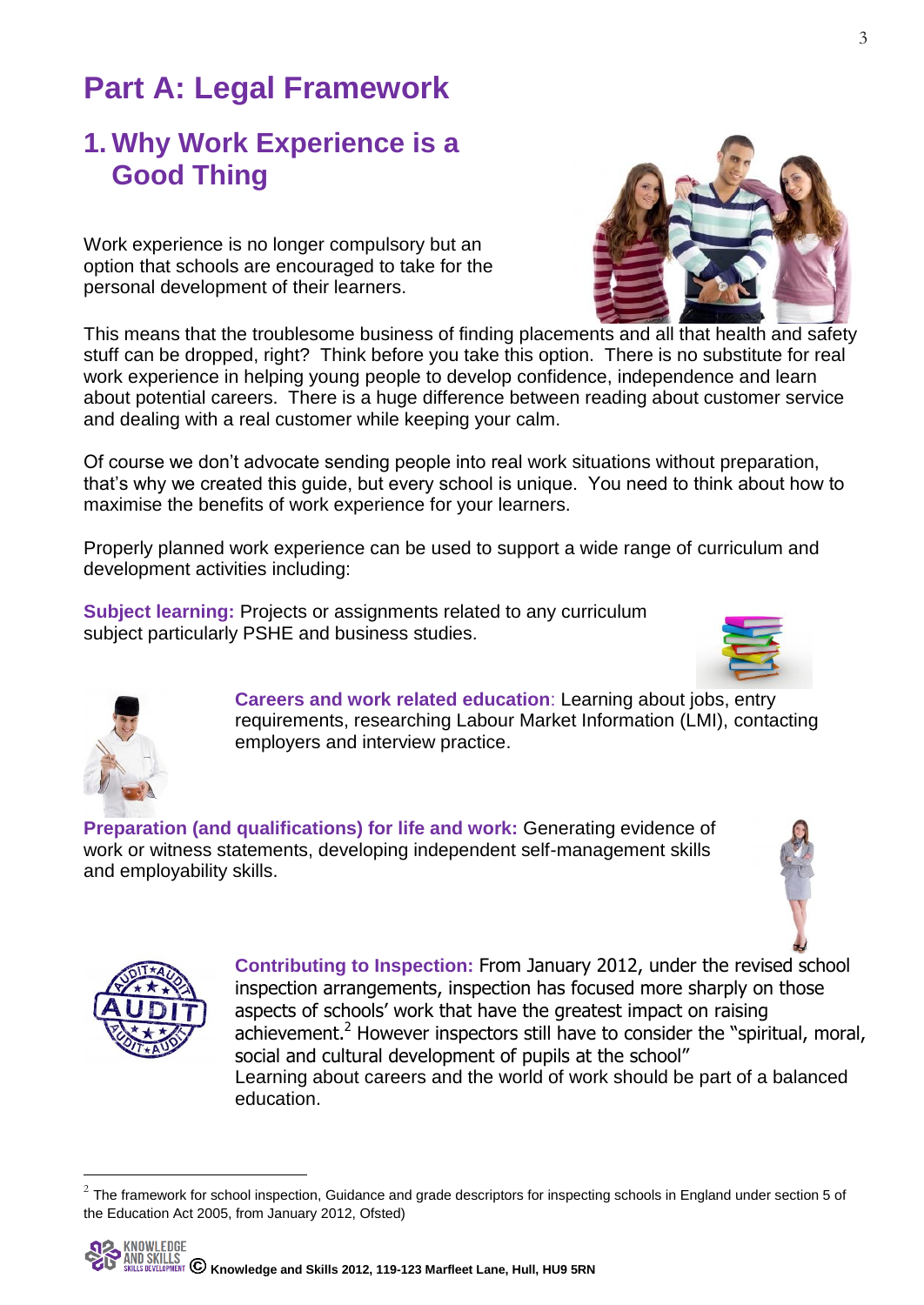In April 2012 **a new framework for Careers and Work-related Education** was issued by the Association of Careers Education and Guidance  $(ACEG)^3$ 

The framework combines the three aims of careers education (self-development, career exploration and career management) with the three strands of work-related learning (learning about work, learning for work and learning through work). Work experience could make a real contribution to these three strands:

- **1. Self-development through careers and work-related education**
- **2. Finding out about careers and the world of work**
- **3. Developing skills for career wellbeing and employability**

Well planned work experience makes a direct contribution to developing skills cited as "in demand" by employers such as teamwork, communication and customer service.

The CBI defines employability as "a set of attributes, skills and knowledge that all labour market participants should possess to ensure they have the capability of being effective in the workplace  $-$  to the benefit of themselves, their employer and the wider economy..."  $4$  These skills are listed below:

| <b>Self-management</b>                      | Accept responsibility, flexibility, resilience, self-starting,<br>appropriate assertiveness, time management, readiness to<br>improve own performance based on feedback/reflective learning.                          |
|---------------------------------------------|-----------------------------------------------------------------------------------------------------------------------------------------------------------------------------------------------------------------------|
| <b>Team working</b>                         | Respecting others, co-operating, negotiating/persuading,<br>contributing to discussions, and awareness of interdependence<br>with others.                                                                             |
| <b>Business &amp;</b><br>customer awareness | Basic understanding of key drivers for business success -<br>including importance of innovation, taking calculated risks and<br>profit – and the need to provide customer satisfaction and build<br>customer loyalty. |
| <b>Problem solving</b>                      | Analysing facts and situations and applying creative thinking to<br>develop appropriate solutions.                                                                                                                    |
| <b>Communication &amp;</b><br>literacy      | Application of literacy, ability to produce clear, structured written<br>work and oral literacy, including listening and questioning.                                                                                 |
| <b>Application of</b><br>numeracy           | Manipulation of numbers, general mathematical awareness and its<br>application in practical contexts (e.g. measuring, weighing,<br>estimating and applying formulae).                                                 |
| <b>Application of IT</b>                    | Basic IT skills, including familiarity with word processing, spread<br>sheets, file management and use of internet search engines.                                                                                    |

<sup>3</sup> <http://www.aceg.org.uk/wp-content/uploads/The-ACEG-Framework.pdf>

-

<sup>4</sup> Time Well Spent – Embedding employability in work experience, CBI, 2007) [http://www.employers-guide.org/media/20848/time\\_well\\_spent\\_cbi.pdf](http://www.employers-guide.org/media/20848/time_well_spent_cbi.pdf)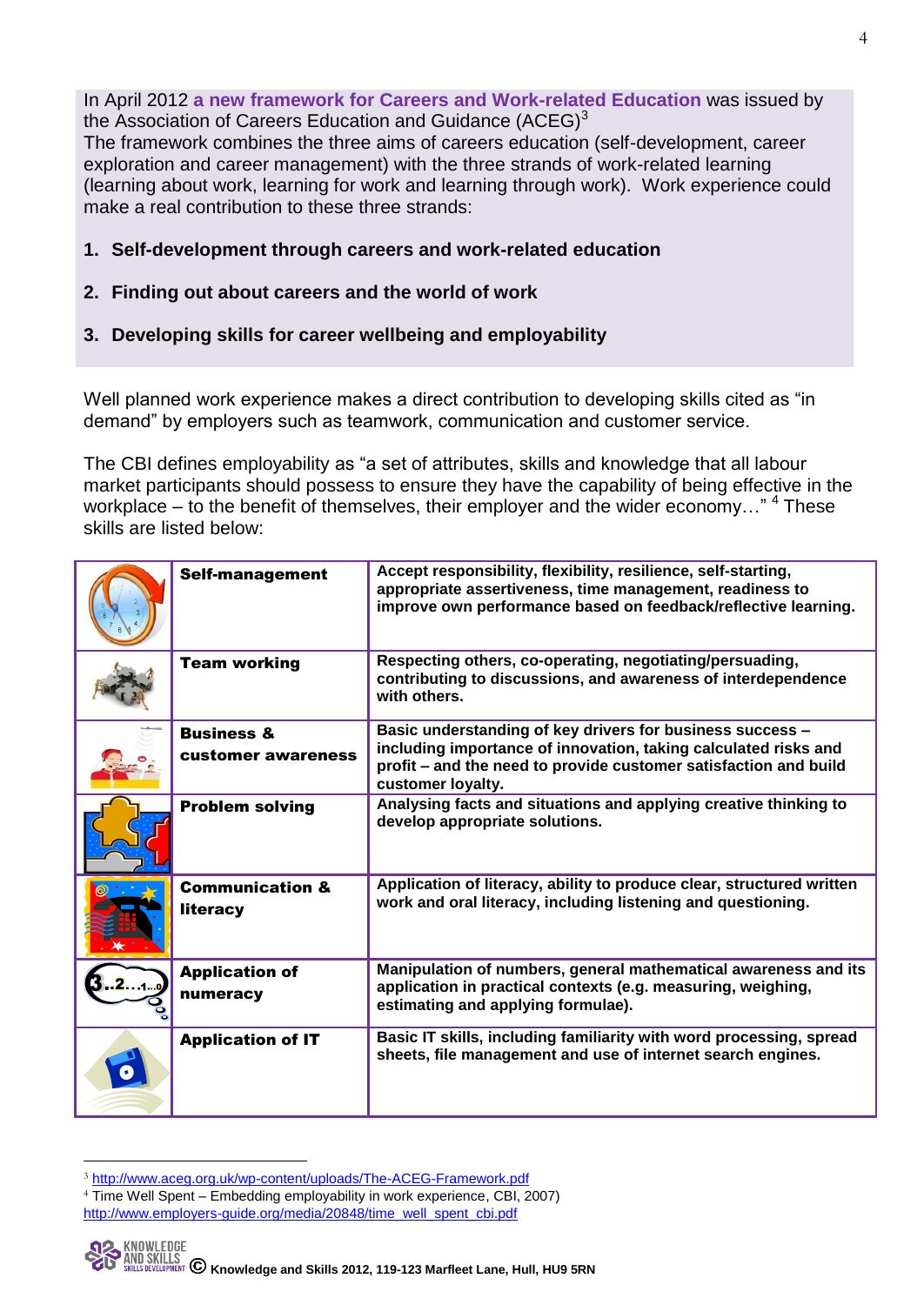

<u>.</u>

## **2. Some Useful Definitions**

You are probably familiar with these but we have included them as they have legal implications:

| <b>Work experience</b>          | 'A placement on employer's premises in which a pupil carries out a particular<br>task or duty, or range of tasks and duties, more or less as would an employee,<br>but with the emphasis on the learning aspects of the experience' (DfES1997). <sup>5</sup>   |
|---------------------------------|----------------------------------------------------------------------------------------------------------------------------------------------------------------------------------------------------------------------------------------------------------------|
| <b>A Child</b>                  | anyone who has not yet reached the minimum school leaving age (but 'child<br>protection' legislation applies up to age 19 or up to the age of 25 for someone<br>with additional physical or learning needs)                                                    |
| <b>A Young Person</b>           | is anyone under 18 years old                                                                                                                                                                                                                                   |
| <b>Work-related</b><br>learning | 'planned activity that uses the context of work to develop knowledge, skills and<br>understanding useful in work, including learning through the experience of<br>work, learning about work and working practices, and learning the skills for<br>work' (DCSF) |

## **3. Children in employment**

The youngest age at which a child can enter any *paid* employment is 13 (exceptions may be made for theatrical or other performances).<sup>6</sup>

Children and young people are classed as employees for the duration of work experience and subject to the same legal expectations and protection as other employees.<sup>7</sup>

Currently the term 'child' applies until the last Friday in June, in year 11 (Minimum School Leaving Age or MSLA). This may be subject to change with the raising of the participation age but until then the term applies. If a child reaches 16 years before the MSLA there are still restrictions on where they can be employed until they are officially past the MSLA.

<sup>&</sup>lt;sup>5</sup> The term Work Experience is generally used to describe the experience covered by Section 560 of the Education Act (1996), as amended by Section 112 of the Schools Standard and Framework Act 1998. These Acts allow students to go on work experience at any time in their last two years of compulsory education.

<sup>6</sup> The main provisions governing the employment of school children in England are contained in Section 18 of the Children and Young Persons Act 1933 (as amended by subsequent legislation.)

<sup>7</sup> The main *enabling legislation* covering work experience in its current is section 560 of the Education Act 1996 and the School Standards and Framework Act 1998. The 1996 Act allowed "children" to be designated "young people" for the purposes of a properly approved and managed work placement. This meant that they could undertake work experience in situations where they would not legally be employed otherwise.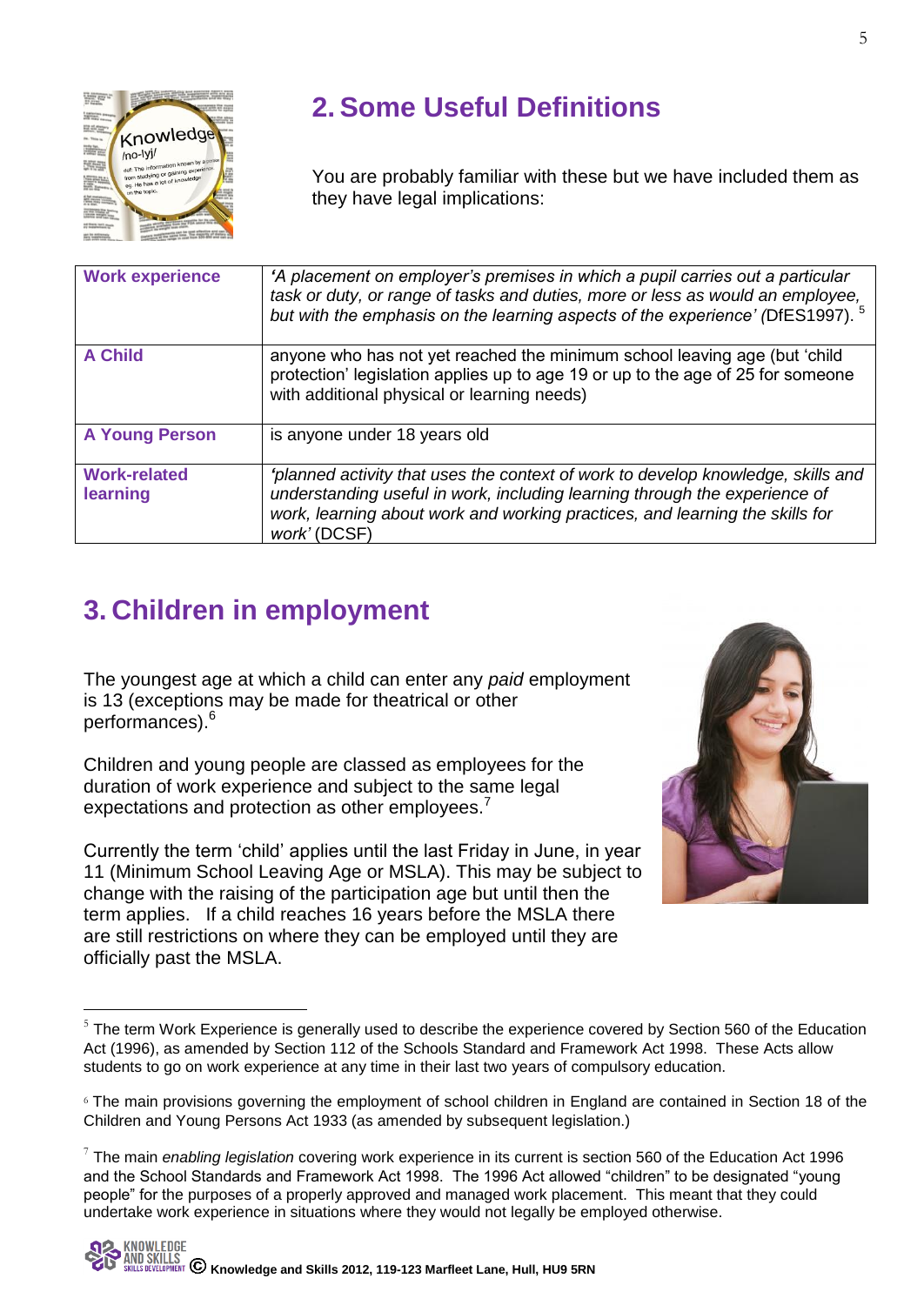

### **4. Health, safety and welfare law**

Learners on work experience are protected by the same health and safety legislation as other employees. Employers must ensure the health, safety and welfare of all their employees "*so far as is reasonably practicable"*. They key is doing what is reasonable. This is where a lot of uncertainty arises around young people in work.

### Legal obligations of employers under health and safety law<sup>8</sup>:

- 1. To carry out adequate induction, training and supervision for all staff
- 2. To complete risk assessments for all aspects of their work
- 3. To assess any additional risks to someone under 18 years old before they start work
- 4. To give everyone at work 'comprehensible and relevant' information on the potential risks to their health and safety and the protective and preventative measures in place to deal with risk
- 5. If more than 5 people are employed their policies and rules must be in writing

The age, mental and physical development of a work experience learner can vary greatly during the window of opportunity when they can take part. This means that schools must take into account the individual abilities and needs of each learner and the risks associated with each placement in the matching process.

For learners under the minimum school leaving age employers must share any significant findings from risk assessment, and the control measures in place, to parents/carers before the start of the placement.<sup>9</sup>

Even when the legal obligations have been met there is still a need for employees and work experience learners to follow instructions and to protect their own safety and that of others at all times. In order to help employers to meet their legal obligations it is also vital that the school senior management team acknowledges the need to communicate essential medical and learning needs to the employer where necessary for the safe management of the learner.

## **5. Equality and diversity**

Work experience learners have the same protection in law as other employees. This includes the right to fair treatment and the absence of discrimination. No one should receive less favourable treatment on the grounds of colour, race, nationality, ethnic origin, gender, disability, marital status, pregnancy, age, religion or belief, sexual orientation, gender reassignment, HIV status, trade union involvement or political activities.



<sup>&</sup>lt;u>.</u>  $8$  Health and safety at Work Etc. Act (1974)

<sup>&</sup>lt;sup>9</sup> Clause 10.2 of the Management of Health and Safety at Work Regulations (1992)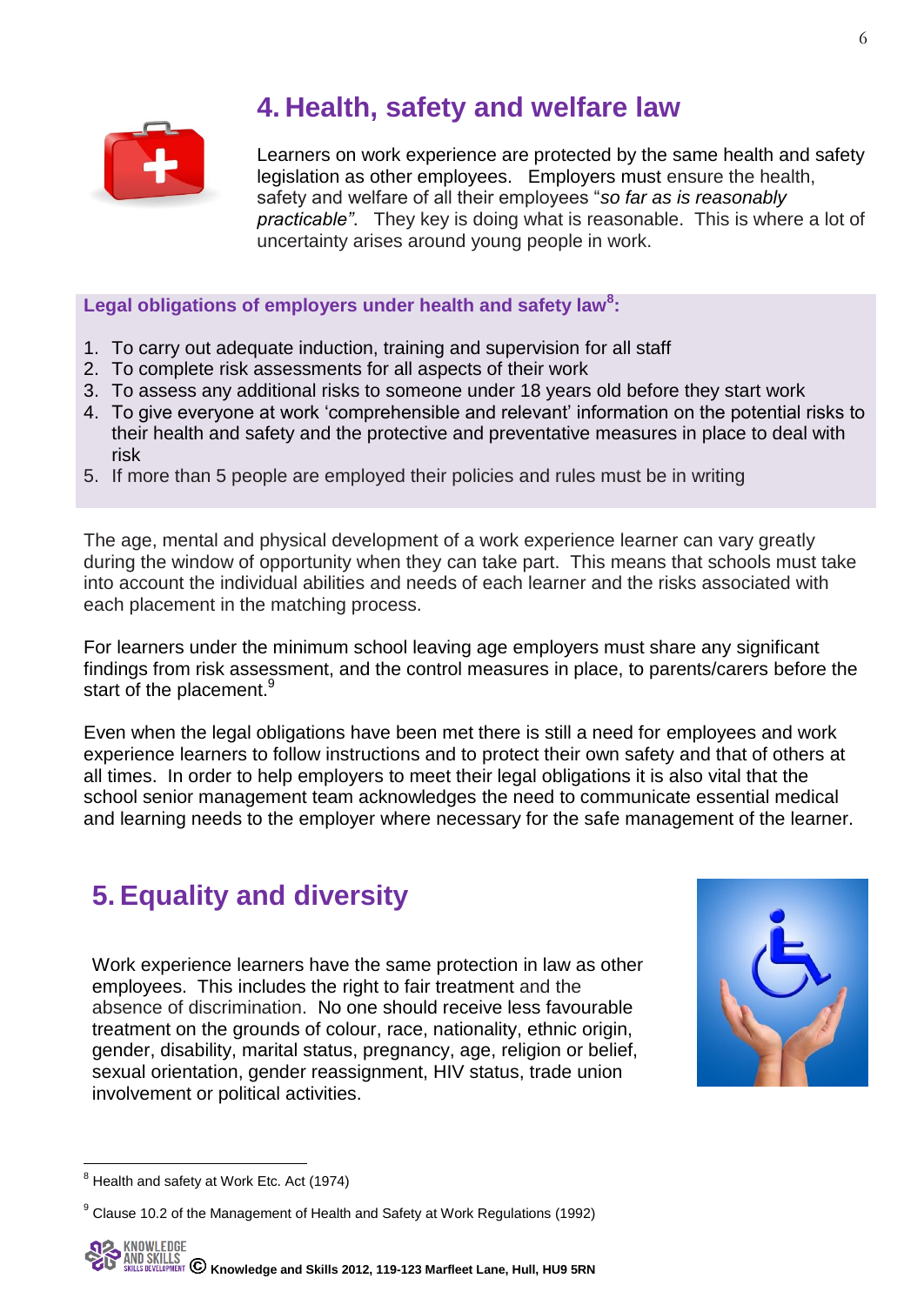The Disability Discrimination Act (DDA) (1995, 2005)<sup>10</sup> gives disabled people rights in a wide range of circumstances including employment and education. Remember though that employers offering work experience are acting in a voluntary capacity. It is vital that schools highlight any potential concerns at the earliest opportunity to negotiate what adjustments can be made for a work experience placement and so that the employer can carry out an adequate risk assessment. In some cases it may be appropriate to accompany the learner for part or all of the placement.



### **6. Insurance**

Work experience learners are covered by existing **Employers Liability Insurance** and/or **Public Liability Insurance**.

There is no need for specific insurance to cover work experience however employers are advised to let their insurance company know about the agreement and dates. The school or any third party engaged by the school to organise work experience must ensure that employers' liability insurance is in place except in specific cases where the employer is exempt.

The following organisations have **exemption from ELI** but this does not reduce their legal obligation to protect employees:

- Government departments, local authorities, police authorities
- Health service bodies, NHS trusts, primary care trusts
- Publicly funded organisations granted indemnity (e.g. magistrates courts)

The following types of business are **unlikely to have ELI** as it is not a legal requirement, but the employer may choose to take out cover for the purpose of managing a work experience learner:

- Family businesses *only* employing close relatives.
- Sole traders

If the placement involves travel in a vehicle belonging to the placement provider or a subcontractor, the placement provider must be able to give evidence that the vehicle is properly insured. This would usually need to be fully comprehensive cover that is extended to include business use.

## **7. Data Sharing**

<u>.</u>

To properly organise work experience (and to keep people safe) you will need to share some data about learners. This can cause worry or confusion for organisers, learners and parents/carers. The important things to remember are

- Is there a necessity for sharing data?
- Is it personal or sensitive data?



 $10$  An introduction to the Disability Discrimination Act is available from the Directgov website: <http://www.direct.gov.uk/en/DisabledPeople/RightsAndObligations/DisabilityRights>There is also specific guidance for young people at work available from the TUC: [www.worksmart.org.uk](http://www.worksmart.org.uk/)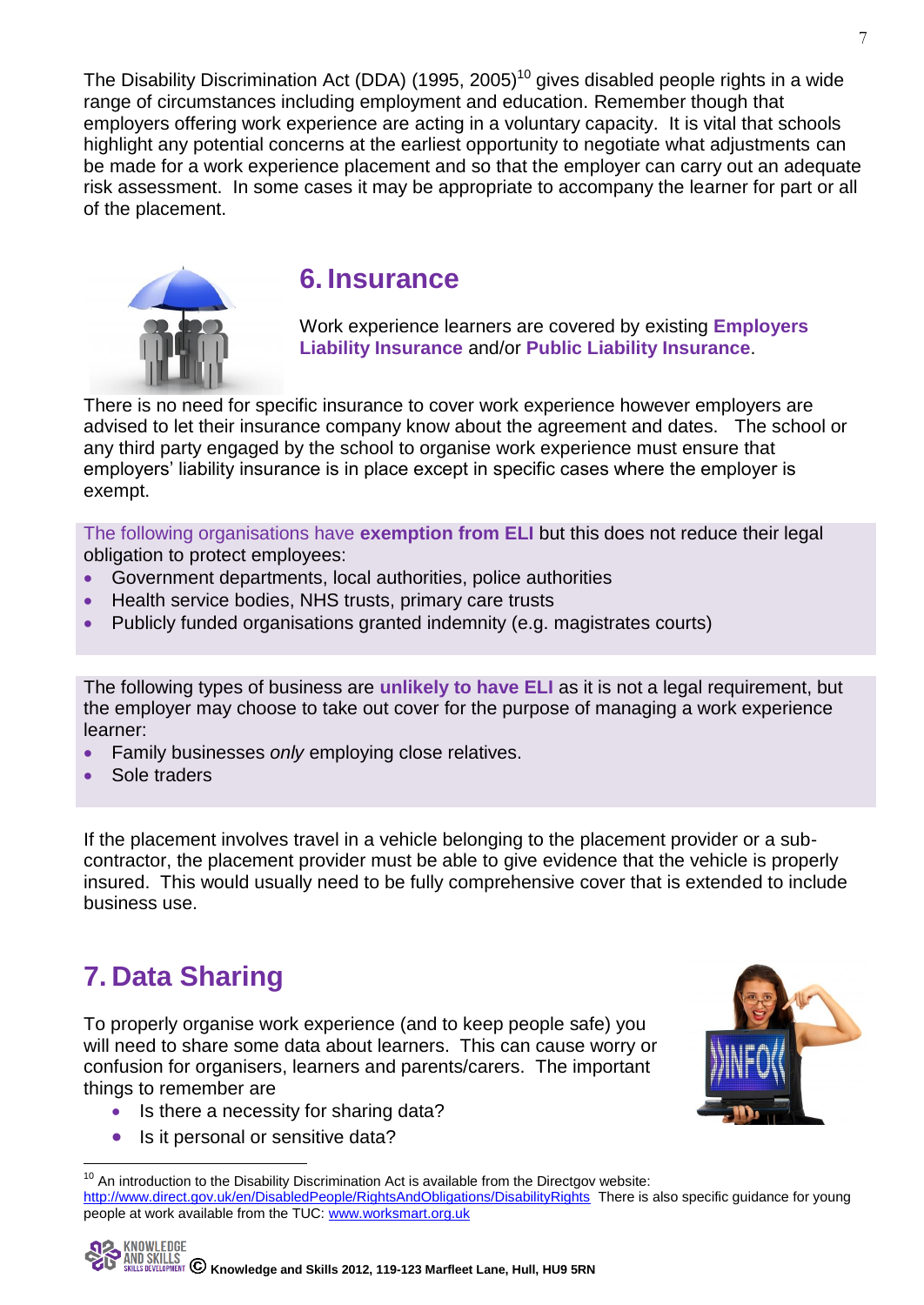First you need to be clear about the types of data you may be handling:



Telling an employer that you are asking to place three learners is not personal or sensitive, it is anonymous. Naming three learners is personal data. If one of them has a prior criminal record then this is personal and sensitive information.

**Personal data** is any information which is about living, identifiable people. It does not have to be sensitive in nature to be personal. It includes information in writing, on computer databases or pictures. Personal information relating to learners on work experience activities is covered by the Data Protection Act 1998. The act prohibits the misuse of personal information. You need to get permission to share any confidential, personal or sensitive information first from the learner. If they are under 16 (or 25 in the case of people with additional needs) you also need permission from their parent/carer.

**The need to share data**: You should though be aware of the need to communicate matters to a placement provider which could have a significant impact on the safe management of a learner. If in any doubt – get consent. Minimise the need to share personal data with careful matching of learners and placements.

**Use of images:** You need to be clear about the definition of personal information because it includes material which may not of itself be seen as risky, for example photographs of work experience activities for your school website. The Data Protection Act does not prevent parents and teachers from taking photos of work experience activity. Get permission first and let the subject know where and how the image will be used.



### **8. Partners in a work experience agreement**

The following are key partners in a work experience agreement. Their responsibilities are outlined overleaf: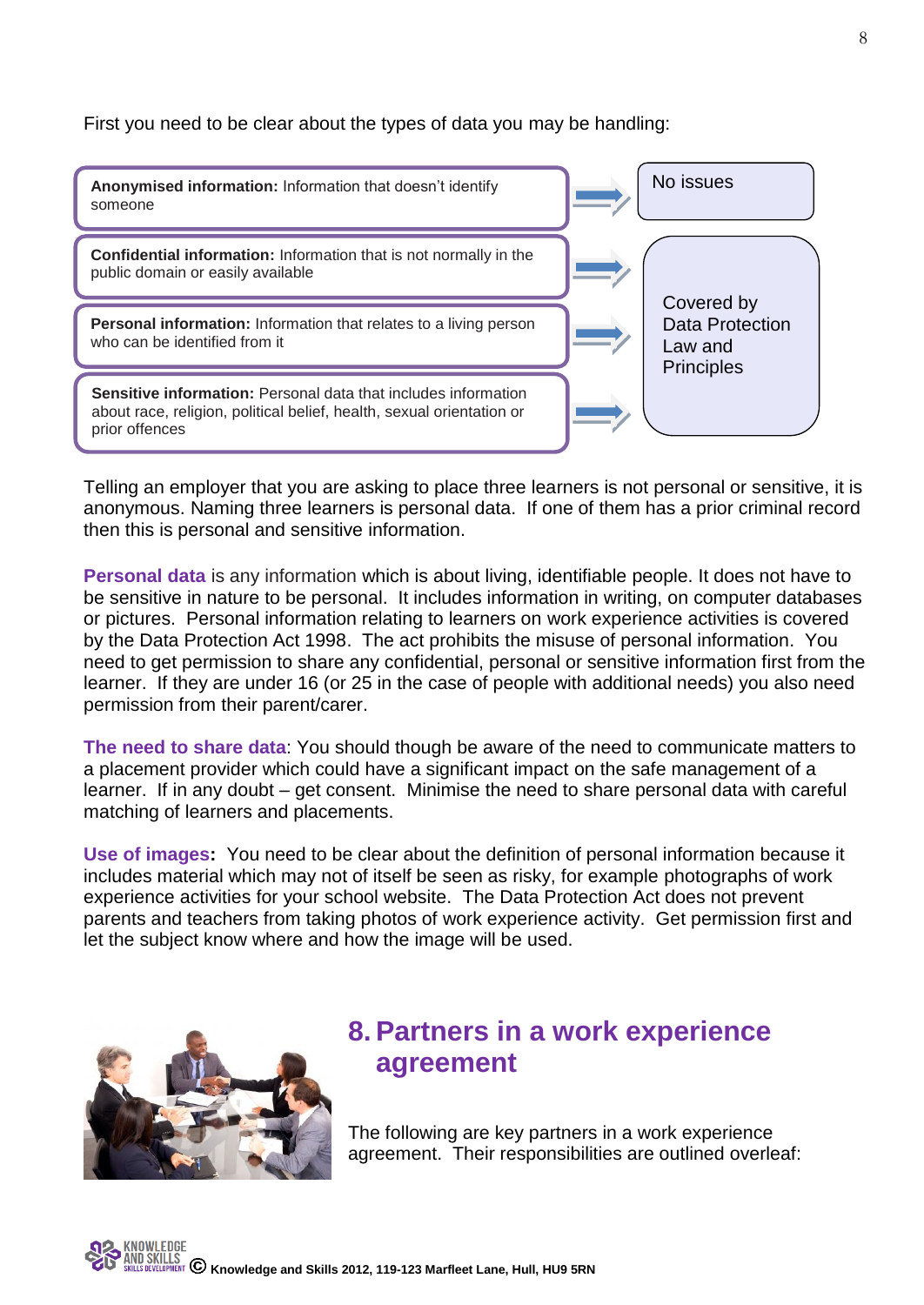| <b>Local Authorities</b> | Overall duty of care for learners in that area<br>$\bullet$                                      |
|--------------------------|--------------------------------------------------------------------------------------------------|
|                          | Handling claims for damages or personal injury<br>$\bullet$                                      |
|                          | Appointing agents to act on its behalf<br>$\bullet$                                              |
|                          | Issuing local standards and guidance<br>$\bullet$                                                |
|                          | Professional development and training<br>$\bullet$                                               |
|                          | CRB and safeguarding guidance<br>$\bullet$                                                       |
|                          | Lead role in accident investigation<br>$\bullet$                                                 |
|                          | Lead role in investigating safeguarding concerns                                                 |
|                          |                                                                                                  |
| <b>Schools</b>           | Duty of care<br>$\bullet$                                                                        |
|                          | Responsibility for checking third parties (brokers) working on its behalf<br>$\bullet$           |
|                          | Preparation of learners<br>$\bullet$                                                             |
|                          | Safe matching of learners to placements<br>$\bullet$                                             |
|                          | Quality assurance of third party brokers including learner matching process<br>$\bullet$         |
|                          | Compliance with Local Authority guidelines<br>$\bullet$                                          |
|                          | Procedures for reporting concerns (learners, parents and employers)<br>$\bullet$                 |
|                          | Monitoring learners on placement<br>$\bullet$                                                    |
|                          | Debriefing learners<br>$\bullet$                                                                 |
|                          | <b>Emergency contacts</b><br>$\bullet$                                                           |
|                          | Contribution to accident/incident investigation<br>$\bullet$                                     |
|                          |                                                                                                  |
|                          | NOTE: Academies and independent schools should ascertain the level of LA support                 |
|                          | and management of key issues that will be applied (if any) including health and safety           |
| Brokers <sup>11</sup>    | and accident / incident management.                                                              |
|                          | Dependent on local arrangements brokers may manage the following:<br>$\bullet$                   |
|                          | Finding placements<br>$\bullet$                                                                  |
|                          | Health and safety vetting<br>$\bullet$                                                           |
|                          | Safeguarding and CRB checks<br>$\bullet$                                                         |
|                          | Providing a channel of communication between the Local Authority, schools, parents,<br>$\bullet$ |
|                          | learners and employers                                                                           |
|                          | Contribution to accident / incident investigation<br>$\bullet$                                   |
| <b>Employers</b>         | Complying with health and safety law<br>$\bullet$                                                |
|                          | Complying the equality and diversity law<br>$\bullet$                                            |
|                          | Induction and training for learners and employees<br>$\bullet$                                   |
|                          | Safeguarding<br>$\bullet$                                                                        |
|                          | Supervision<br>$\bullet$                                                                         |
|                          | Communication with schools<br>$\bullet$                                                          |
|                          | Insurance (ELI and PLI)<br>$\bullet$                                                             |
|                          | Contribution to accident / incident investigation<br>$\bullet$                                   |
|                          | Notifying reportable accidents under RIDDOR<br>$\bullet$                                         |
|                          |                                                                                                  |
| <b>Parents/carers</b>    | Cooperating with school procedures<br>$\bullet$                                                  |
|                          | Informed consent <sup>12</sup><br>$\bullet$                                                      |
|                          | Consent for sharing of personal data<br>$\bullet$                                                |
|                          | Communication with schools<br>$\bullet$                                                          |
|                          | Reporting concerns<br>٠                                                                          |
|                          |                                                                                                  |
| <b>Learners</b>          | Finding placements (occasionally)<br>$\bullet$                                                   |
|                          | Complying with employers' standards and expectations<br>$\bullet$                                |
|                          | Following health and safety rules<br>$\bullet$                                                   |
|                          | Attendance<br>$\bullet$                                                                          |
|                          | Reporting absence<br>$\bullet$                                                                   |
|                          | Reporting concerns<br>٠                                                                          |
|                          | Consent to sharing personal data                                                                 |
|                          |                                                                                                  |

<sup>-</sup> $11$  Any organisation appointed by the school or Local Authority to facilitate work experience

<sup>&</sup>lt;sup>12</sup> In the case of pupils under the minimum school leaving age it is essential that schools obtain informed parental consent prior to the placement (i.e. they must agree to the specific job role, location, time(s) and risk assessment) and that schools keep a record of this. General consent to work experience is not sufficient.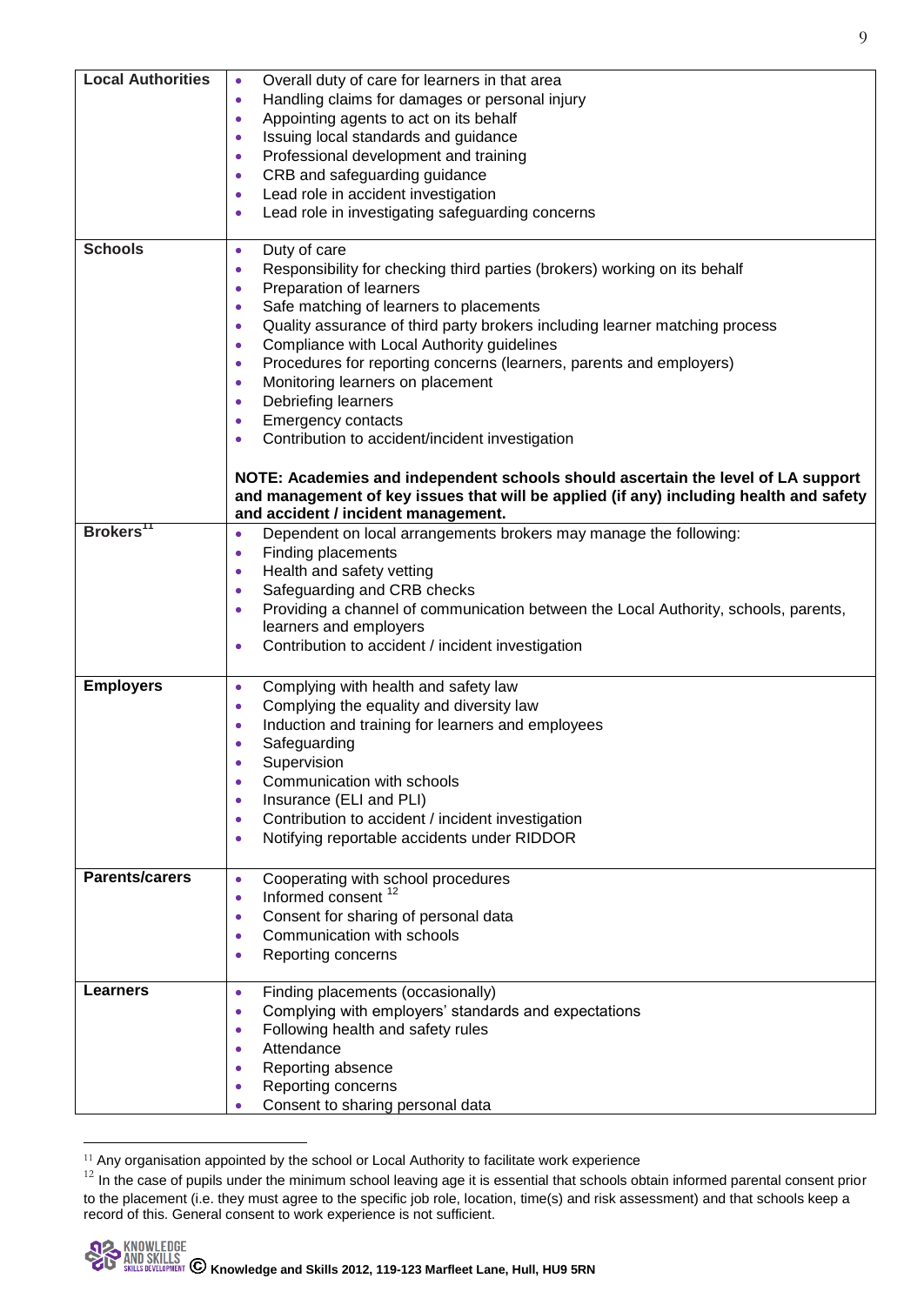## **9. Safeguarding**

Schools should work to minimise the risk every learner through the matching process, taking account of any individual circumstances. You should have the following in place:

- Child protection training for school staff involved in work experience delivery
- Internal procedures for handling child protection concerns
- Learner preparation or briefing on how to report concerns

**CRB checks** are not required for every placement. The need for CRB checks should be considered on an individual risk-basis<sup>13</sup>. They may be required for people who have a named responsibility for working with young people in the organisation, where an adult will be spending a substantial amount time working with a learner, or in the case of vulnerable learners. It is not appropriate to ask for a CRB check for someone simply working alongside a child.<sup>14</sup>

Learners themselves may be subject to CRB checks in some cases. Post 16 learners completing vocational courses in childcare or social care *will be* required to undergo a CRB check. Work experience learners from 14+ *may be* required to undergo a CRB check for work experience in a school, nursery or care home, depending on the local agreements in place

Schools should allow for the additional time required for the processing of CRB checks, or for the possibility that a CRB check cannot be completed if the learner does not hold enough relevant documentary evidence.

**The Independent Safeguarding Authority (ISA)** exists to help prevent unsuitable people from working with children and vulnerable adults. Work experience arrangements are not currently subject to registration with the Independent Safeguarding Authority; however employers must comply with the following:

- $\checkmark$  Any person who is barred from working with children or vulnerable adults will be breaking the law if they work or volunteer, or try to, with those groups
- $\checkmark$  Any organisation which knowingly employs someone who is barred to work with those groups will also be breaking the law

It is an offence for any employer to knowingly allow someone barred from working with vulnerable groups to manage a work experience placement – this should be included in employer briefings or hand-outs.



<sup>-</sup><sup>13</sup> "… a CRB check should only be carried out only on *a member of staff with day-to-day responsibility for the student as part of their job description. This could be the manager, a supervisor or a mentoring employee (but in many cases, no-one)*. In the vast majority of placements, where the employer/employees involved will not have regular unsupervised access to young people at work a CRB check is not recommended" (*Safeguarding young people on Work-Related Learning including Work Experience (DCSF, 2010)*

<sup>14</sup> Department for Education<http://www.education.gov.uk/>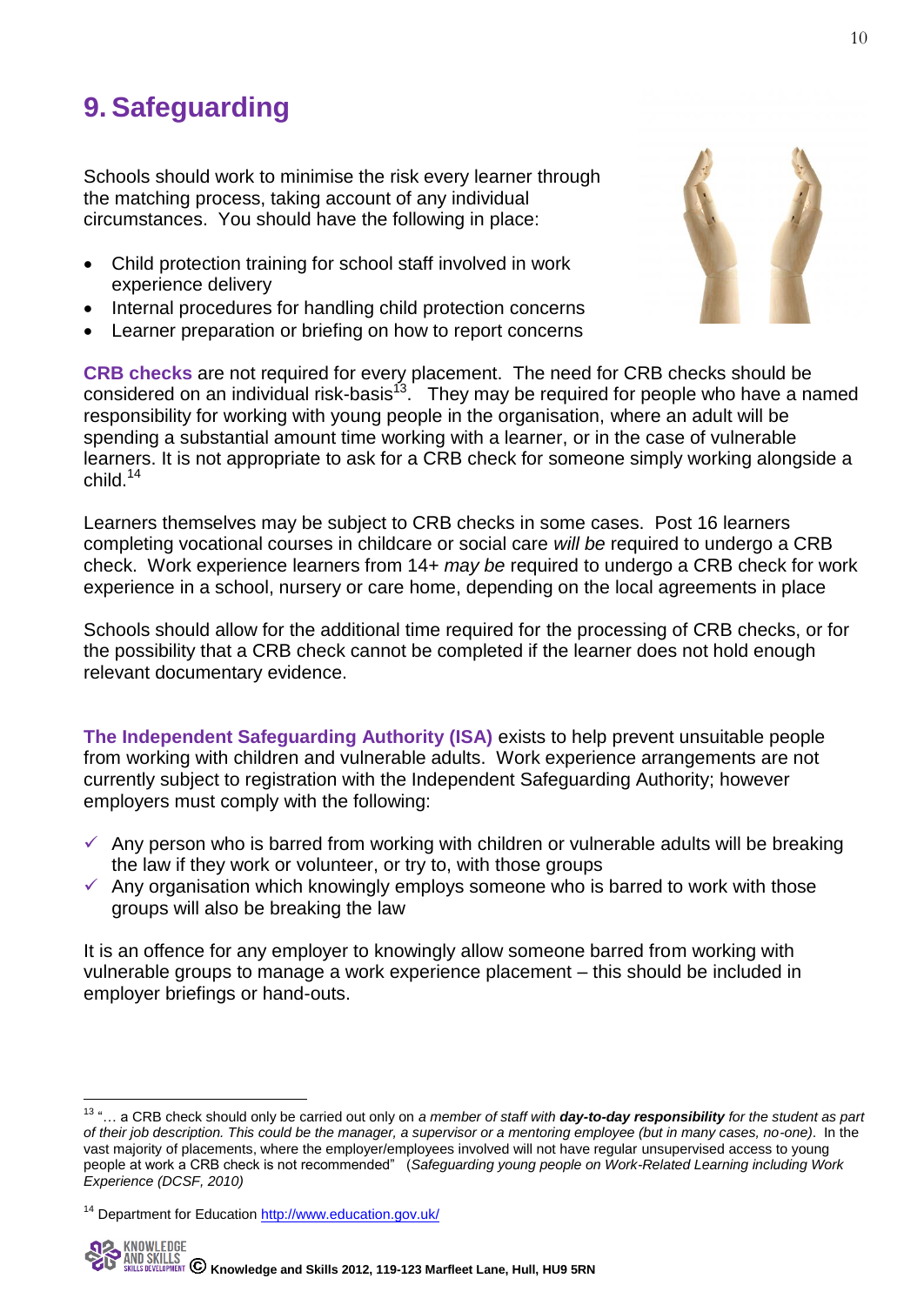## **Part B: Administration**

## **10. Annual Cycle**

The following is a suggested annual cycle of administration processes. You should have these in place in some form.



## **First steps**

**Start up:** Allow sufficient time to plan. For a whole year group programme we recommend that at least six months is allowed for finding and confirming placements and health and safety clearance.

**Agree key dates and deadlines**: These should not clash with any major deadlines, exams or holidays

**Establish the school team and lead for coordination**: The school team should include:

- A representative of the Senior Management Team (SMT)
- the school lead on child protection
- heads of year or form tutors
- support staff, SENCOs or other specialised support as appropriate

The Senior Management Team (SMT) and Governors are responsible for approving all the arrangements made in their school and have an overall duty of care for learners while they are off-site as part of the school timetable.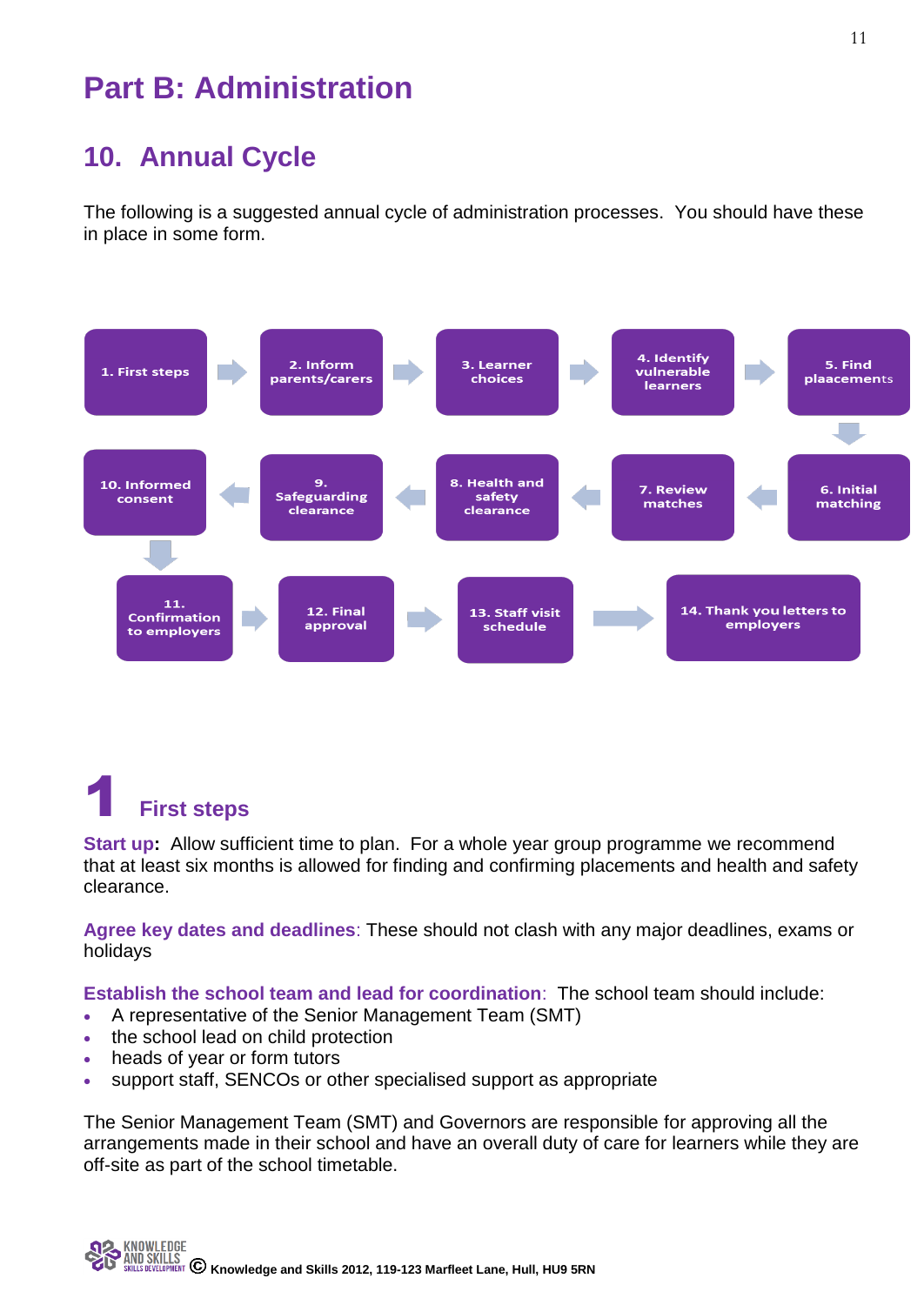All school staff should be aware of the key dates and deadlines for work experience and where possible they should contribute to carrying out monitoring visits.

# 2 **Inform parents/carers**

Give dates as soon as they are confirmed.

Seek early consent for permission to communicate essential medical or learning needs to employers *if this is relevant to the placement.*

## 3 **Learner choices**

**Encourage learners take an active part in work experience**: As soon as practicable, once you have confirmed dates and informed parents – ask learners to start thinking about what they would like to do. You might ask them to complete a form or e mail their answers to the school coordinator.

Set a deadline for this process, those who delay are less likely to get a placement of their choice.

Review these as they come back to make sure they are realistic and achievable.

# 4**Identify vulnerable learners**

Identify any vulnerable learners in your work experience cohort, including those with additional social or learning needs.

Record what extra help the learner may need to take part in work experience, for example help with transport or managing regular medication.

There is no overall definition of *vulnerable* but many factors are known to have an impact on a child's ability to thrive and develop successful interaction with others. Schools will generally be aware of these children well before they take part in work experience.

There may also be factors which are unknown but manifest in changes in personality, behaviour or attendance adversely affecting performance in school.

Any decisions regarding vulnerability or additional needs in relation to work experience should be agreed with the school lead on child protection.

The school team should complete an individual risk assessment for any learner designated as vulnerable. The risk assessment will be communicated to the employer to allow them to adapt the job role and complete an adequate risk assessment.

All placements for vulnerable learners will be subject to CRB checks so allow extra time for this.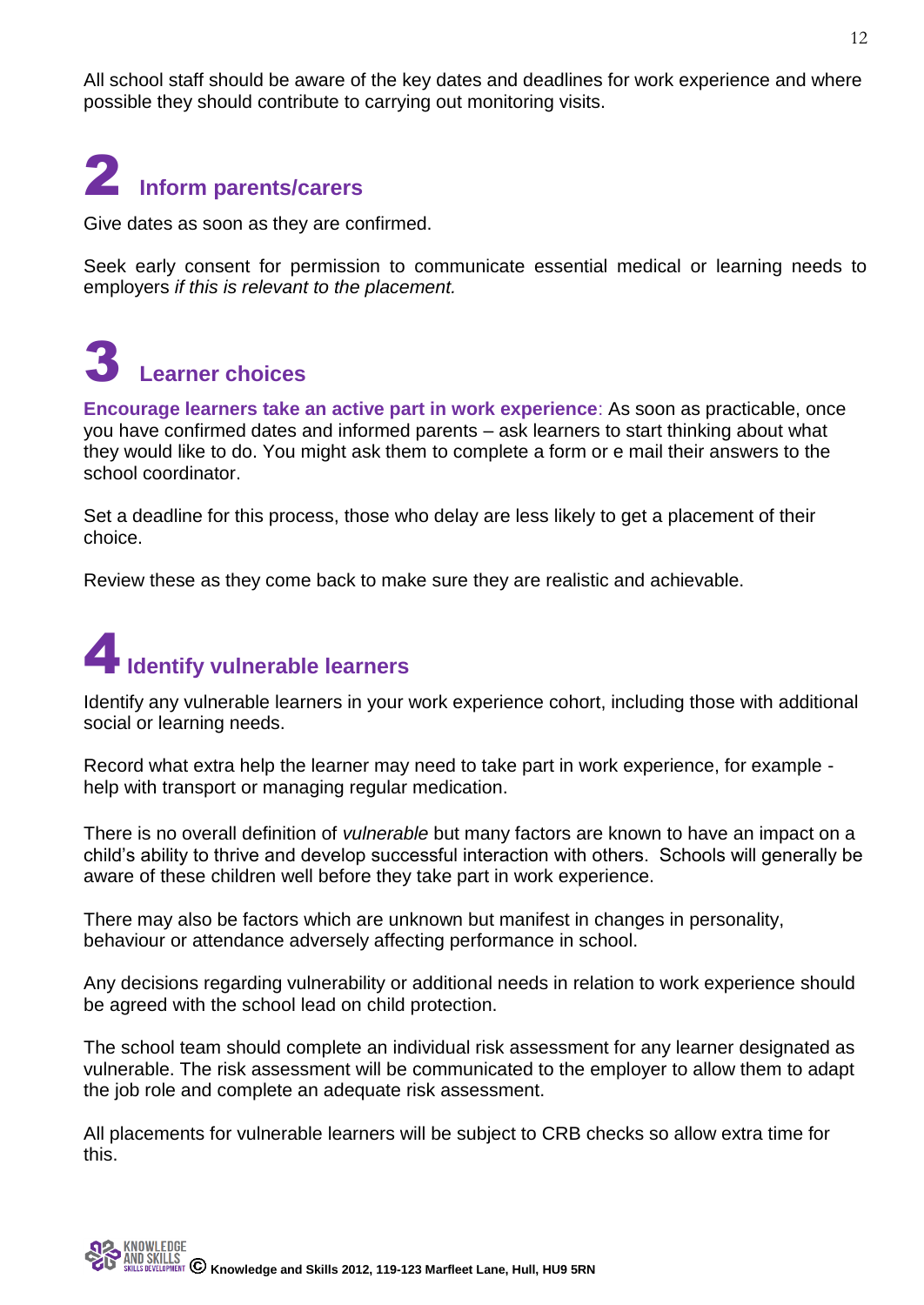# 5**Find placements**

**Build your placement database:** If you are working with a third party (broker) you will most likely be given a list of available placements in your area. If not – you will have to find them.

Finding placements is a push-pull situation. You need some to start off your process, but you need to keep looking for new ones to meet the expectations of your learners as you go through and they make choices.

Consider where you can find these, for example:

- placements your school has used before
- contacts found by learners and parents
- cold calling
- using a third party broker

Set up a common database in school for holding information about placements. It is possible that more than one member of staff will be finding and using them so you need to ensure that the same employer isn't contacted many times.

Filter out any placements that are needed to support vocational courses from those offering general work experience so you make the most of these opportunities.

## 6 **Initial matching**

**Provisionally assign learners to placements:** Pencil in where you can a match between learners and placements. Do not confirm at this stage that they can go ahead.

Place learners in situations which reduce the need for communicating sensitive data, CRB or implausible health and safety checks (for example limit the use of sole traders or placements way outside your area).

## 7 **Review matches**

**Risk assesses your matches:** Allow heads of year, SENCO or others who know the learners to review the provisional matches. Are there any undue risks?

Highlight any situations where the learner may need additional help. Can these be supported with the resources and people you have?

Are employers aware of learners with additional needs before the placement is confirmed?

Are additional risk assessments in place for all learners with additional needs?

Do you need to make new arrangements for any learners at this stage?

## **Health and safety clearance**

**Complete health and safety checks:** Health & Safety clearance will be needed for all placements. This involves a personal visit to the placement. Telephone surveys are not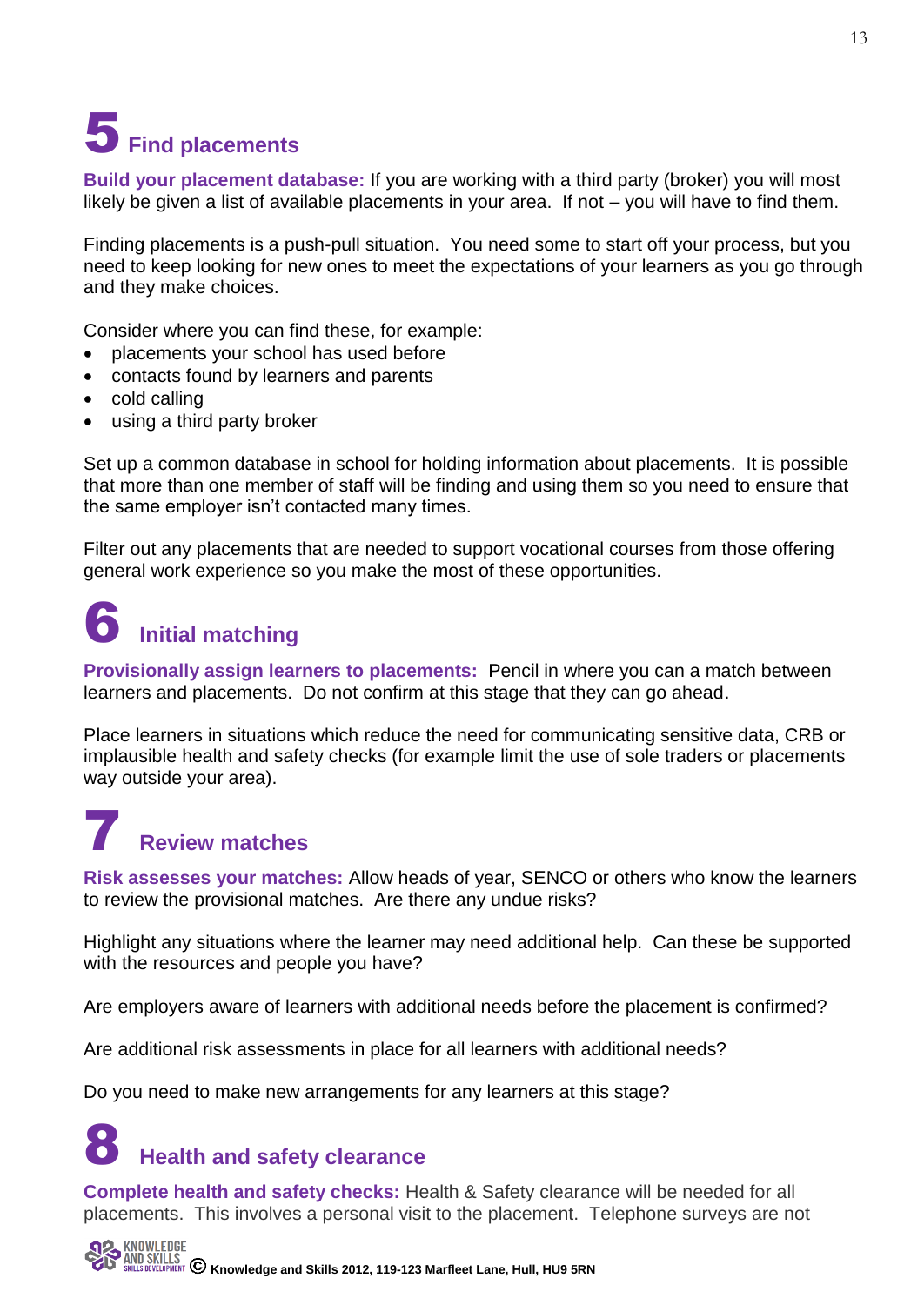sufficient. Visits should only be carried out by competent, qualified professionals who understand the legal frameworks applying to young people in the workplace and have a sufficient level of 'occupational' competence.

The purpose of health and safety vetting is

- To assess the overall suitability of the company and how it manages health and safety for all employees
- To assess its suitability for a young learner and make sure that there is an adequate young person's risk assessment in place
- To help the employer to meet their legal obligation to communicate
- It should cover all aspects of the work, location, supervision and safety arrangements and record the findings.
- Risk assessments apply to the job role not the company. If a company has several different job opportunities in the same location these will require separate assessments.

They are not needed for every learner, a generic visit to the company for a mainstream pre-16 learner is sufficient for most. However, learners with additional needs will need an extra risk assessment to be carried out.

There is no legal regulation for carrying out health and safety vetting for work experience or the frequency. Running work experience is a risk-based approach so you want to reduce the risks to your learners, your school and the employer as far as you can. Never use a placement that has not been cleared for health and safety. Never allow parents to assume responsibility for a placement that you do not approve but they want to use, your school cannot delegate this duty of care.

Some occupations are considered too risky for this age group or carry very stringent requirements for regulation. A list of these is included in **the FAQ section** this guidance and you should make learners aware of the likelihood of being turned down if they are interested in these occupations.

Location, location….A placement regarded as low risk *may* be upgraded to a higher risk if it involves long or unsocial hours, travel between locations or is situated in a higher risk environment (e.g. office space next to a building site.

Any learner who takes part in a non-approved placement should be recorded as an unauthorised absence.

The same level of regulation and approval applies to a placement with family contacts or relatives as any other placement (you should discourage placements with direct family members as not sufficiently developmental).

Confirm insurance cover is in place for the duration of all placements (Employers Liability and Public Liability Insurance).

## **Safeguarding clearance**

**Complete safeguarding and CRB checks:** The need for CRB checks should be considered on an individual risk basis. Wherever possible, minimise the risk by not using placements which will require a CRB check.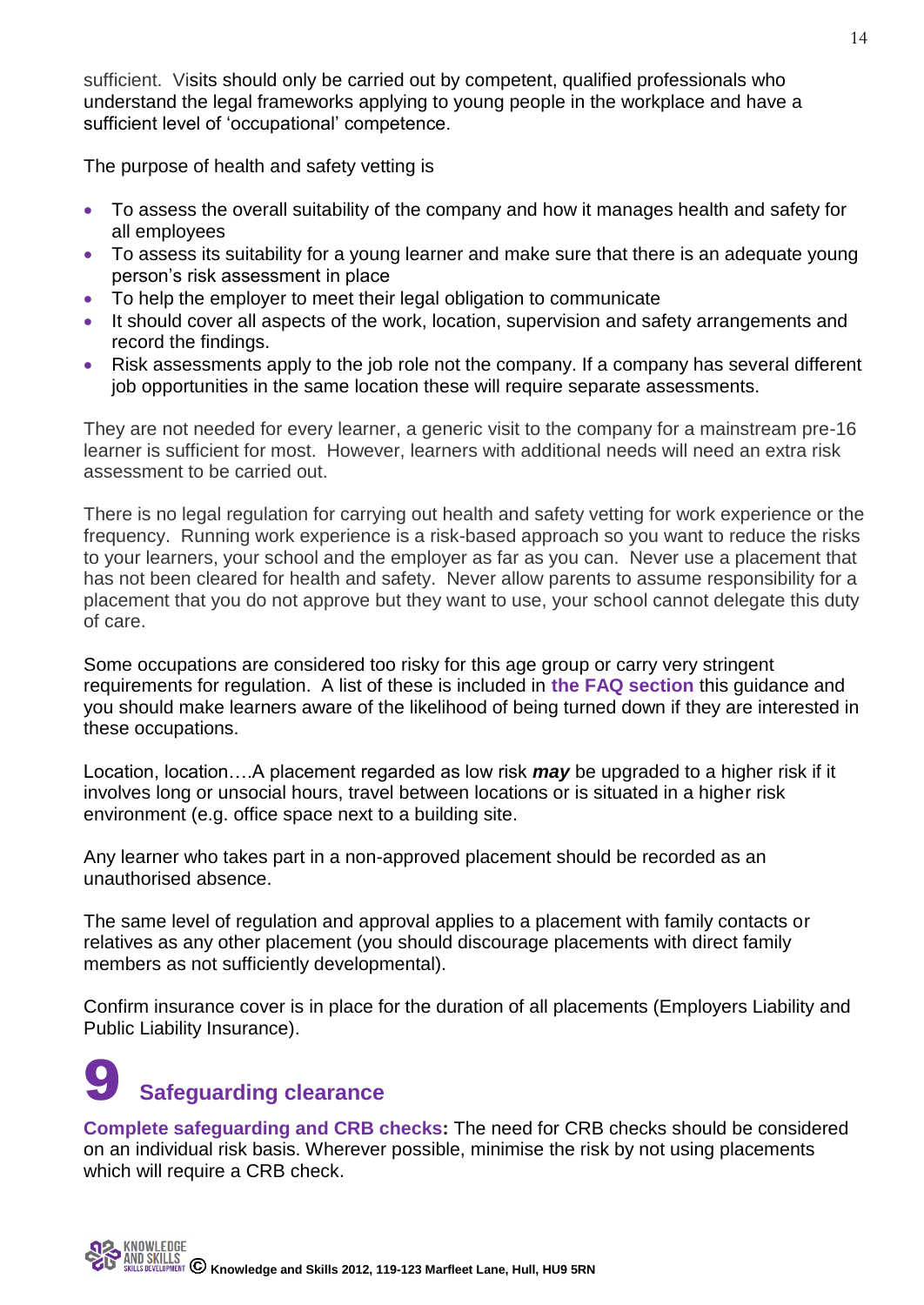Any member of staff with day to day responsibility for young learners within their job role will require a CRB check.

CRB checks will be required in all placements where the learner has been identified by their school as vulnerable for educational, medical, behavioural or home circumstance reasons, including those who have special educational needs. This will also apply to post 16 learners who have been identified as vulnerable.

Make sure you have a contingency plan for any CRB checks that result in positive disclosure.

## 10 **Informed consent**

**Informed consent is needed from all partners:** It is vital that everyone in the agreement – learners, parent/carers, employers and schools are fully informed of what they are agreeing to. You must communicate with all parties throughout your planning and keep proper records of what has been communicated.

**Give parents/carers the significant findings from risk assessment:** For learners under the minimum school leaving age (children) there is a legal requirement\* which states that the significant findings from risk assessment must go to parents/carers before the start of the placement.<sup>15</sup>

**Get consent specific to the placement(s):** Parental consent must be obtained for the **specific** job role, location and conditions agreed before the placement starts. This should include acknowledgement of the key findings from risk assessment and any agreement to provide personal protective clothing (specialised equipment should be provided by the employer).

# **211 Confirmation to employers**

**Confirm arrangements with employers**: Give every employer confirmation by letter or e mail of what you have all agreed to: learner names, dates, job roles.

Make sure the employer has emergency contacts for someone in school for the duration of placements. This includes out of hours contact.

# 12 **Final approval**

### **Your school can regard placements as** *approved* **only when:**

- They have been approved on health and safety grounds
- They have been approved on child protection/safeguarding grounds
- Parents/carers have given *informed consent*\* in writing (*for the specific job role, location, conditions and risks)*
- The school has confirmed that the learner:
	- has no additional needs, or

<u>.</u>

 has additional needs, and an individual risk assessment has been completed, communicated to the employer and approved

 $15$  \*Clause 10.2 of the Management of Health and Safety at Work Regulations, 1999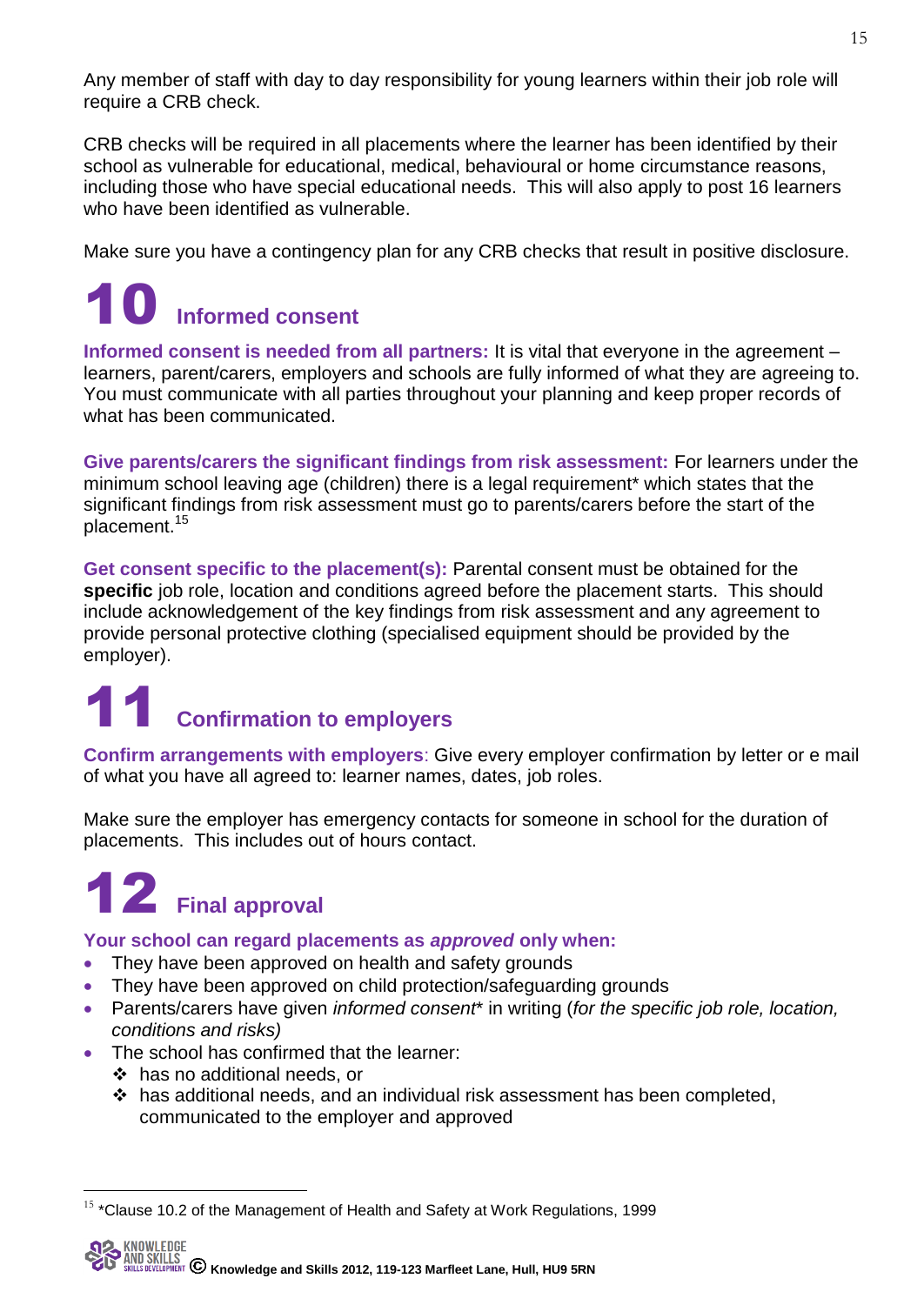# 13 **Monitoring visits**

Plan your monitoring / visiting schedule for staff. You may find that a checklist of key questions is helpful here, particularly for any visitor that doesn't know the learner well. Questions could include:

- whether a full induction was included on day 1
- what they have learned on placement
- their general welfare and confidence in the placement
- whether proper supervision is in place
- any concerns they have

# 14 After the placement

Arrange for a letter of thanks to be sent to every employer.

**Back to the drawing board:** At any time in this cycle you may have to revise your decisions, reconsider what is possible or manage expectations. Never compromise on safety or welfare to avoid a possible confrontation, the safe management of your learners is paramount.

**If something goes wrong:** You must have arrangements in place to deal with:

- **Accident reporting**
- **Disclosure**
- **Reporting concerns**

There is no universal process for these, you should have a named person in each case to be the first point of contact and make sure they are contactable for the duration of the work placement including out of normal school hours. Your Local Authority health and safety team may require you to notify accidents or concerns and may have the main responsibility for investigation and follow up. These are local arrangements that you need to clarify. Make sure you know who to contact in the first instance at all times.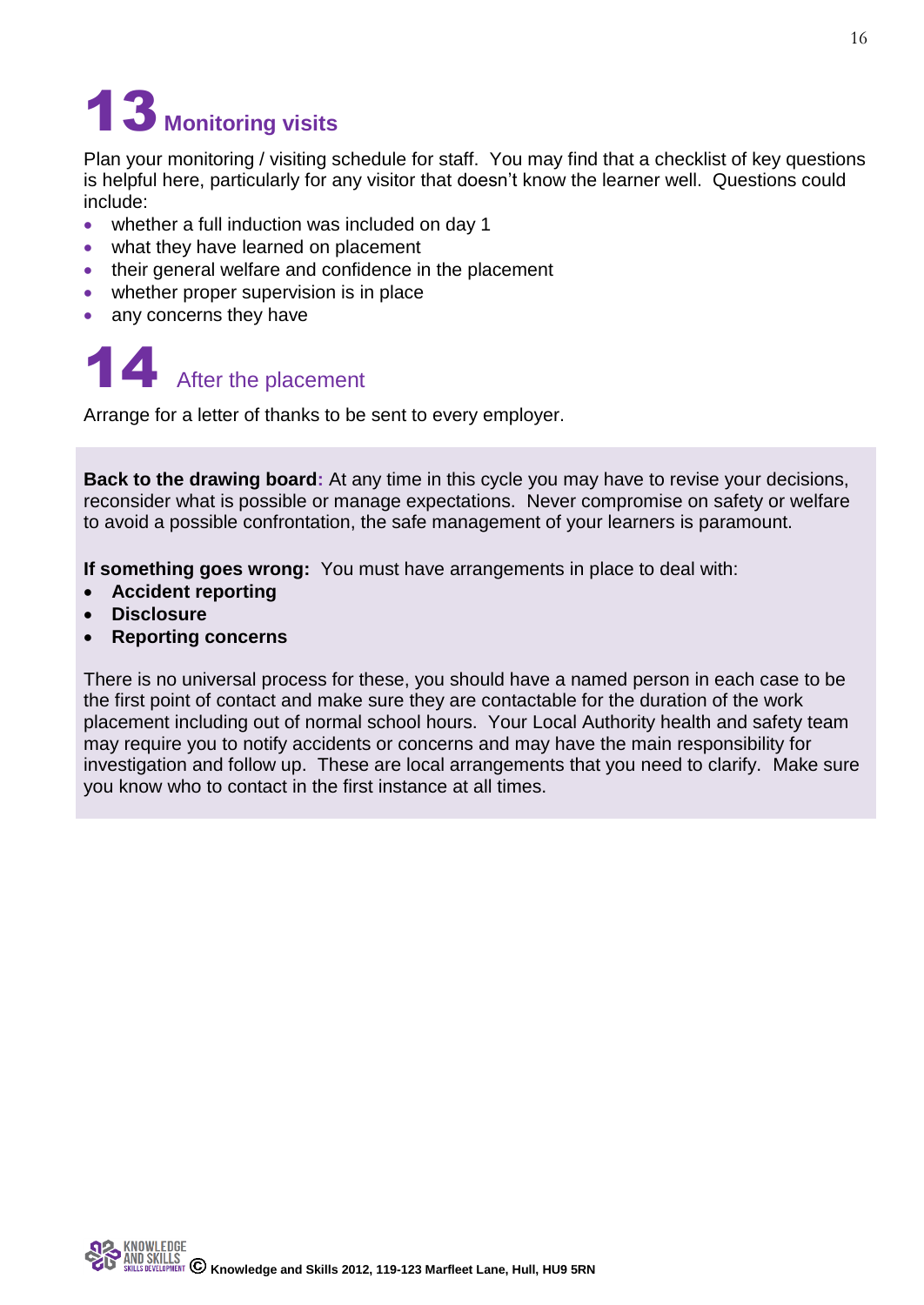## **11. Learner journey**

| <b>Preparation</b> | Your learners should have access to a programme of preparation. There is<br>no set format for this, often it sits within PSHE or careers sessions.<br>Preparation should include as a minimum:<br>Practical arrangements, managing day 1, travel, who to report to<br>Health and safety, the need for protective equipment<br>Job role: skills, employer expectations<br>Reporting problems, disclosure<br>Reporting absence<br>Objective setting, learning aims<br>Any free lunch entitlements<br>A work experience record book or journal can be a handy way to focus<br>preparation and aims for the placement. |
|--------------------|--------------------------------------------------------------------------------------------------------------------------------------------------------------------------------------------------------------------------------------------------------------------------------------------------------------------------------------------------------------------------------------------------------------------------------------------------------------------------------------------------------------------------------------------------------------------------------------------------------------------|
| <b>Monitoring</b>  | Monitoring work placements is a part of overall safeguarding policy.                                                                                                                                                                                                                                                                                                                                                                                                                                                                                                                                               |
|                    | Wherever possible, learners should get a visit on placement. The visit<br>should be made by someone who knows the learner and can assess their<br>progress in the workplace, both academic and personal. The school team<br>should make staff available to visit (including pastoral staff) to check on their<br>progress.                                                                                                                                                                                                                                                                                         |
|                    | Staff may find a check list of questions helpful.                                                                                                                                                                                                                                                                                                                                                                                                                                                                                                                                                                  |
| <b>Debrief</b>     | Back in school a debrief session can be an entertaining way for students to<br>compare what they have learned, practice presentation skills or act as peer<br>mentors for younger students preparing for work experience.<br>They should be encouraged to write a letter of thanks to the employer.                                                                                                                                                                                                                                                                                                                |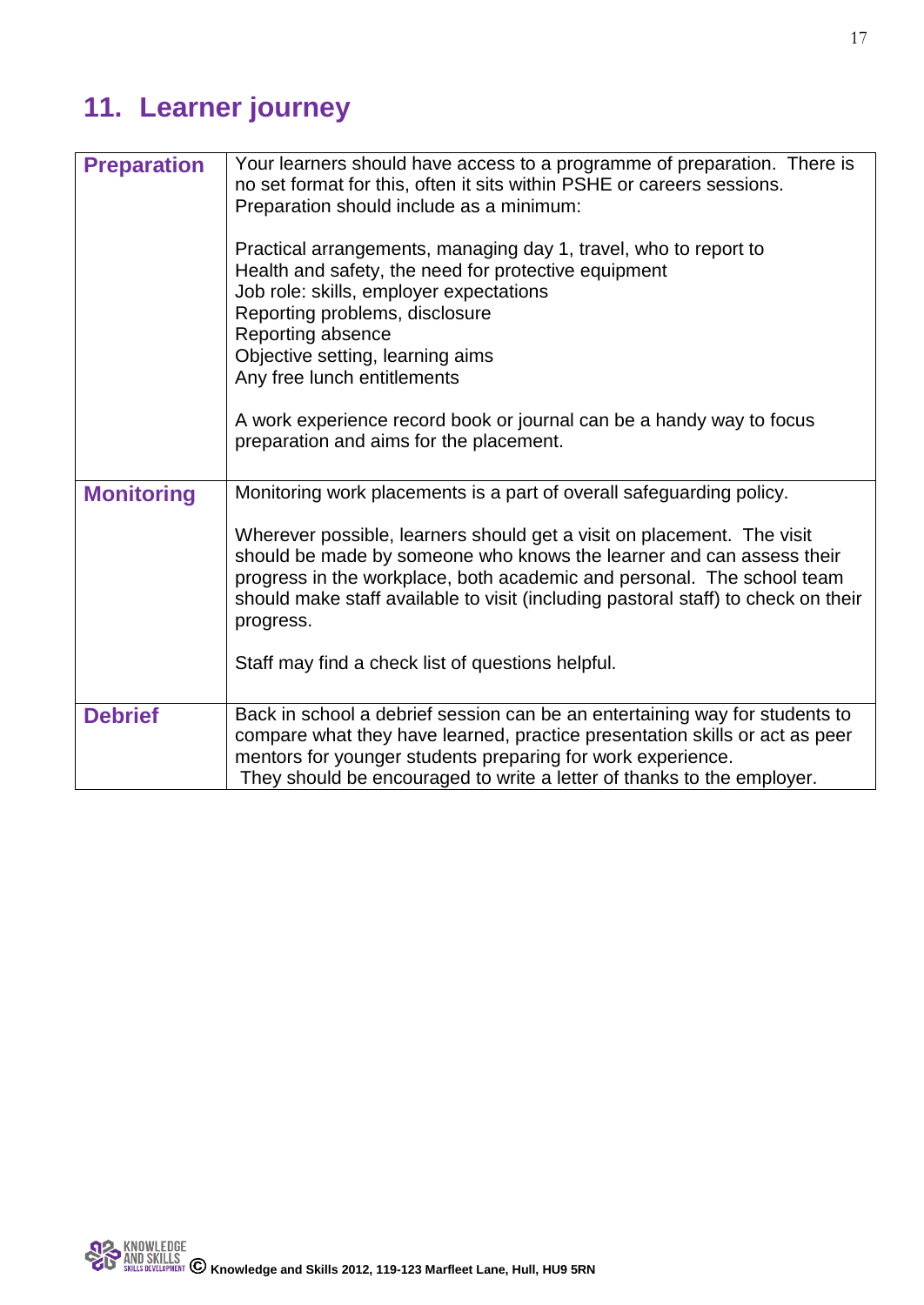## **12. FAQs**

| Can I use a part time<br>placement?                                          | If any placement does not cover a full school day or every day of the<br>week, you must ensure that there is a contingency plan for times when<br>the learner is not required to work. This must be agreed with parents<br>beforehand and the exact arrangements recorded.                                                                                                                                                                       |
|------------------------------------------------------------------------------|--------------------------------------------------------------------------------------------------------------------------------------------------------------------------------------------------------------------------------------------------------------------------------------------------------------------------------------------------------------------------------------------------------------------------------------------------|
| Can I travel outside my<br>home area for work<br>experience?                 | Yes in theory, but you must have assurance that the health and safety<br>and safeguarding clearance have been carried out. This means you have<br>to find out who manages these arrangements in that area. If you cannot<br>get clearance don't use it.                                                                                                                                                                                          |
| What is an extended work<br>placement?                                       | Any placement of more than 10 days in total will be regarded as an<br>extended placement. Extended placements will incur the need for CRB<br>checks and additional monitoring.                                                                                                                                                                                                                                                                   |
| How many hours can I<br>work?                                                | Generally not more than 8 hours a day or more than 5 consecutive days<br>in a week. Flexible arrangements are possible if all parties agree. If the<br>placement involves unsocial hours such as split shifts, you must assess<br>the additional risks such as late travel.                                                                                                                                                                      |
| Is the school responsible<br>for travel arrangements<br>on work experience?  | Travel to and from work placements is the responsibility of the learner. If<br>the placement location involves a major risk, for example it is on a very<br>busy road; this should be included in the initial risk assessment and<br>communicated to parents beforehand.                                                                                                                                                                         |
| Can I do work experience<br>during the school<br>holidays?                   | Yes but you will still need to provide emergency contacts for key school<br>staff during the placement.                                                                                                                                                                                                                                                                                                                                          |
| Do I need to take a<br>register for learners on<br>work experience?          | You need to record their attendance or absence for every day of the<br>placement. One way is to ask employers to ring in if they do not arrive by<br>a designated time. Unless the absence is notified by the learner it is<br>unauthorised and could represent a safeguarding risk.                                                                                                                                                             |
| <b>What if a learner</b><br>misbehaves on work<br>experience?                | Learners on work experience will be expected to comply with the same<br>codes of conduct and behaviour as all employees but it may be<br>necessary to make some allowances for age and immaturity. There may<br>also be an underlying concern causing the behaviour which employers or<br>even schools are unaware of. If the employer has any concerns about<br>behaviour they should contact the school in the first instance.                 |
| <b>Can I withdraw a learner</b><br>after they have started<br>the placement? | You should withdraw a learner as soon as you become of any situation<br>which is a cause for concern such as inappropriate behaviour from staff,<br>a lack of supervision or a significant change in the working environment.                                                                                                                                                                                                                    |
| Can the employer send a<br>learner away if they<br>misbehave?                | The employer should telephone the school in the first instance so that<br>they can arrange to collect the learner or approve them being sent away.<br>No learner should be sent away from the workplace without prior notice<br>and permission from the school/parent. In cases of misbehaviour, school<br>should arrange collection.                                                                                                            |
| What if a learner is bullied<br>on work experience?                          | All employees including work experience students are entitled to a work<br>place where discrimination and bullying are not tolerated. Although such<br>instances are extremely rare, young people should be given clear<br>instructions as part of preparation and induction on how to report<br>incidents of bullying. Give employers guidance on appropriate behaviour,<br>they may not understand the fine line between teasing and bullying. |

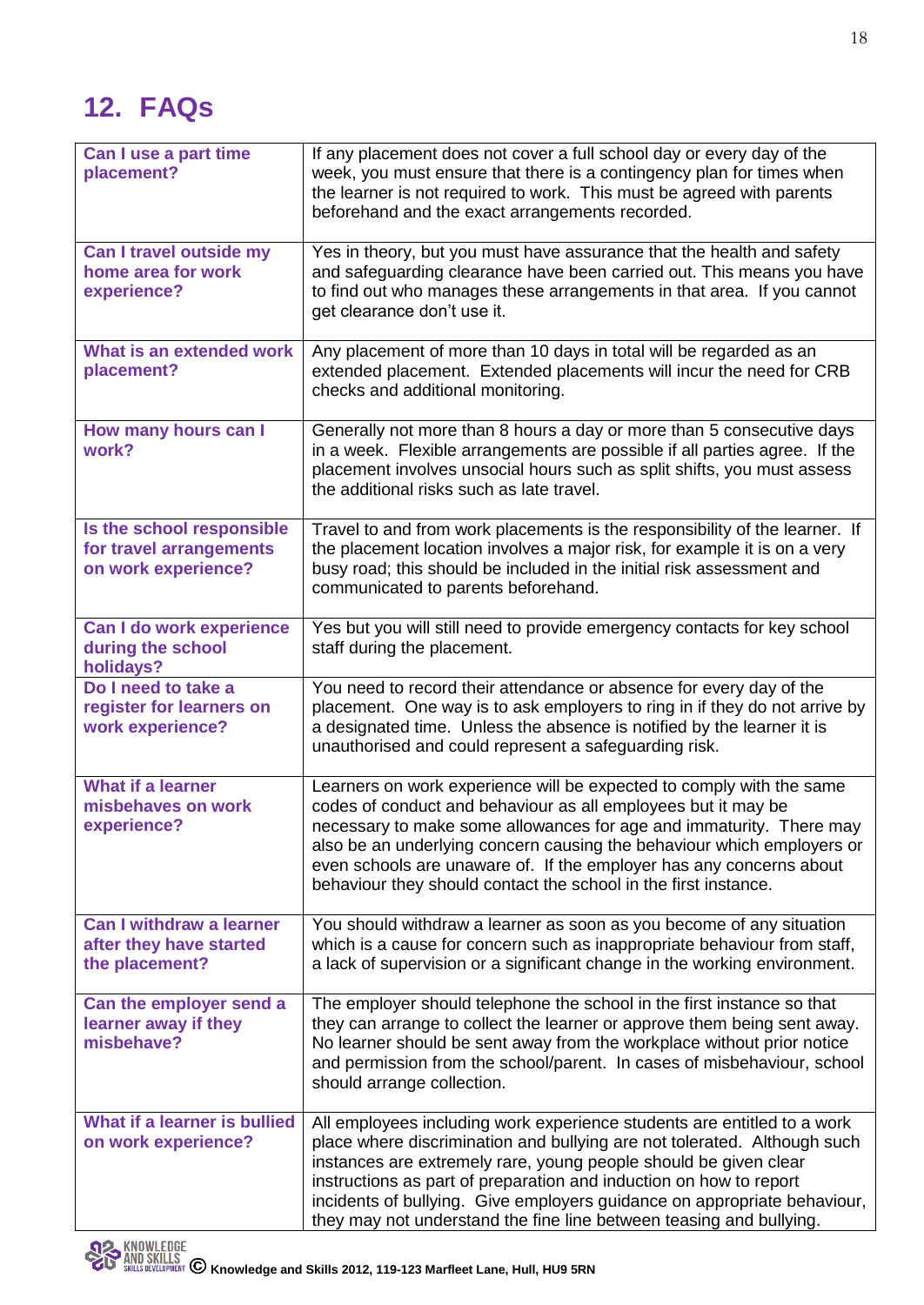| <b>Should learners be paid</b><br>for work experience?                                                  | Learners should not be paid for the work they do on placements,<br>although employers may sometimes be willing to help with travel or meal<br>costs.                                                                                                                                                                                                                                                                                                                                                                                                                                                                                                                                                                                                                                                                                                                                                                                                                                                                                    |
|---------------------------------------------------------------------------------------------------------|-----------------------------------------------------------------------------------------------------------------------------------------------------------------------------------------------------------------------------------------------------------------------------------------------------------------------------------------------------------------------------------------------------------------------------------------------------------------------------------------------------------------------------------------------------------------------------------------------------------------------------------------------------------------------------------------------------------------------------------------------------------------------------------------------------------------------------------------------------------------------------------------------------------------------------------------------------------------------------------------------------------------------------------------|
| <b>What if an accident</b><br>happens?                                                                  | Accidents on work experience are rare, largely because of the close<br>regulation and approval of all placements by competent staff; however it<br>is important that when an accident occurs there is a clear and<br>straightforward system in place for schools to follow. There should be a<br>named person responsible for taking the information and communicating<br>with the Local Authority who may record the information depending on<br>how serious it is. Make sure employers have an emergency contact for<br>this purpose.                                                                                                                                                                                                                                                                                                                                                                                                                                                                                                 |
| Do I have a legal<br>obligation to report<br>accidents?                                                 | All work experience placements are subject to the 'Reporting of Injuries,<br>Diseases and Dangerous Occurrences Regulations' (RIDDOR). This<br>concerns serious accidents or illness resulting from the work. Employers<br>have the responsibility to notify the Health and Safety Executive (HSE) of<br>relevant instances. Minor accidents should be notified to the school<br>and/or Local Authority and are not reportable to the HSE.                                                                                                                                                                                                                                                                                                                                                                                                                                                                                                                                                                                              |
| What should I do if a<br>child protection<br>(safeguarding) concern is<br>raised on work<br>experience? | If any member of school staff is made aware of a potential safeguarding<br>(child protection) area of concern during or after a work experience<br>placement the same protocols apply as for all child protection concerns.<br>The allegation should be reported this as soon as possible to the<br>designated lead person in school.                                                                                                                                                                                                                                                                                                                                                                                                                                                                                                                                                                                                                                                                                                   |
| <b>What if a learner</b><br>discloses information of a<br>sensitive nature to an<br>employer?           | Give employers advice about how to handle disclosure. It is rare but an<br>employer can take the role of a trusted adult in this situation. They<br>should contact the school in the first instance. Make sure the employer<br>has a school contact number.                                                                                                                                                                                                                                                                                                                                                                                                                                                                                                                                                                                                                                                                                                                                                                             |
| <b>What occupations are</b><br>banned for work<br>experience?                                           | A child under 18 cannot be employed for work which is beyond their<br>physical or psychological capacity; involves harmful exposure to toxic or<br>carcinogenic substances; involves harmful exposure to radiation; is likely<br>to lead to increased risk because of a lack of attention to safety or lack of<br>experience or includes a risk to health from extreme cold or heat, noise or<br>vibration.                                                                                                                                                                                                                                                                                                                                                                                                                                                                                                                                                                                                                             |
|                                                                                                         | The following are also restricted by local authorities to some degree but<br>there may be local variations:<br>Cinema, theatre, discotheque, dance hall or nightclub premises<br>except in connection with a performance given entirely by children.<br>This includes franchised catering or ticket sales.<br>Delivering milk<br>$\bullet$<br>Delivering fuel oils or working as a petrol pump attendant<br>$\bullet$<br>Cooking in a commercial kitchen or take away establishment (counter<br>$\bullet$<br>service is not restricted)<br>Collecting or sorting refuse<br>$\bullet$<br>Any work which is more than 3 metres above ground or, in the case<br>$\bullet$<br>of internal work, more than 3 metres above floor level.<br>Employment involving harmful exposure to physical, biological or<br>$\bullet$<br>chemical agents<br>Collecting money or canvassing door to door except under the<br>$\bullet$<br>supervision of an adult<br>Work involving exposure to adult material<br>$\bullet$<br>Telephone sales<br>$\bullet$ |
|                                                                                                         | Slaughterhouses or butchers' premises connected with killing and                                                                                                                                                                                                                                                                                                                                                                                                                                                                                                                                                                                                                                                                                                                                                                                                                                                                                                                                                                        |

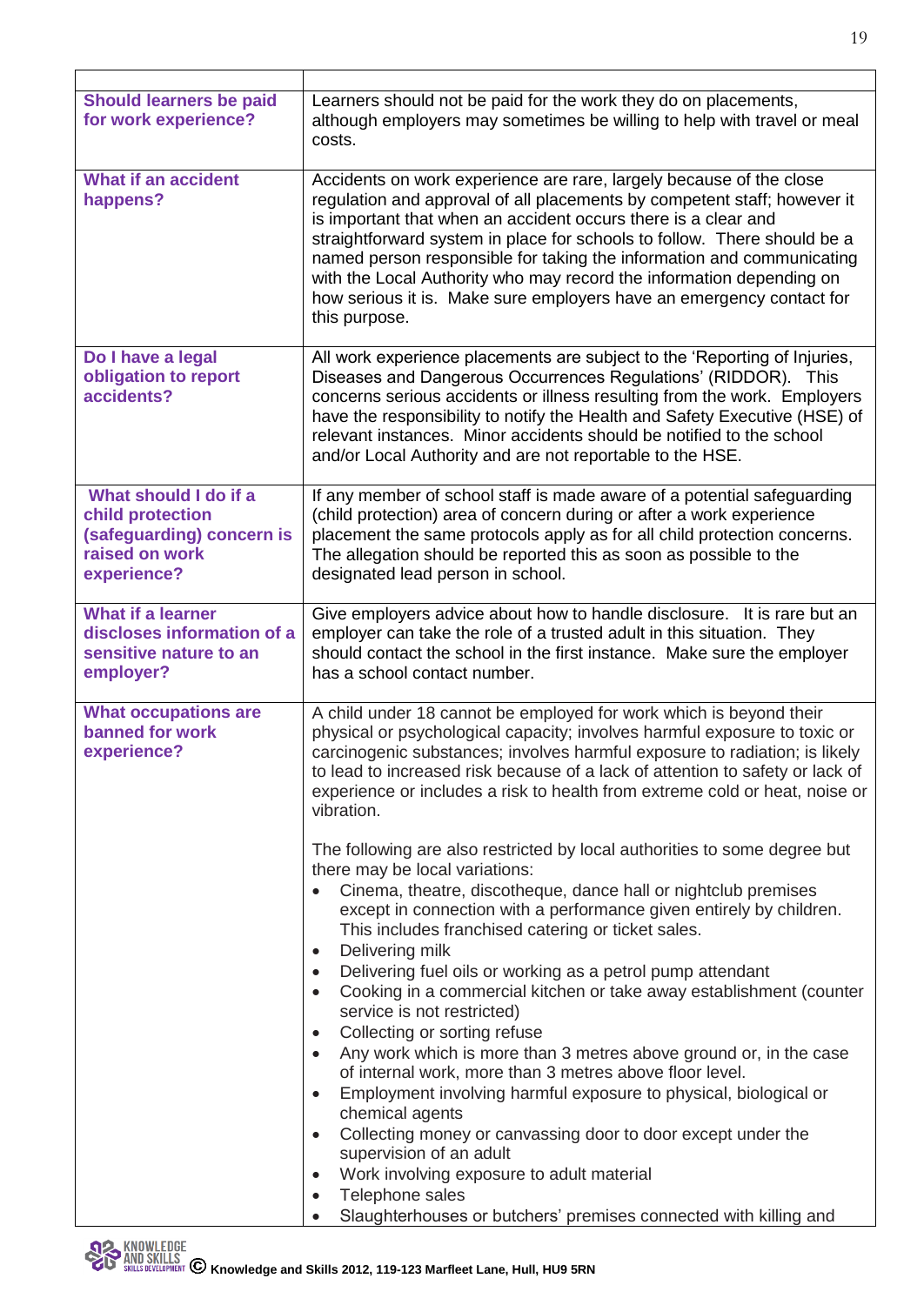| There is no actual age defined but it is accepted practice that this means<br>years 10 and 11 if the child is in the appropriate year group for their age.<br>Learners who have been 'fast tracked' a year will not be eligible for work                                                                                                                                                                                                                                                                                                                                                                                                                                                                                                                                                                     |
|--------------------------------------------------------------------------------------------------------------------------------------------------------------------------------------------------------------------------------------------------------------------------------------------------------------------------------------------------------------------------------------------------------------------------------------------------------------------------------------------------------------------------------------------------------------------------------------------------------------------------------------------------------------------------------------------------------------------------------------------------------------------------------------------------------------|
| experience. With the raising of the participation age this definition may<br>change but until it does the convention still applies. <sup>16</sup>                                                                                                                                                                                                                                                                                                                                                                                                                                                                                                                                                                                                                                                            |
| There is no defined upper limit for how long a placement should be <sup>17</sup> , but<br>taking part in work experience should not compromise other areas of the<br>curriculum or entitlements. Most take place for a week or two. Unless<br>the learner is working towards a qualification that requires being in work,<br>they should not miss more than two days a week.                                                                                                                                                                                                                                                                                                                                                                                                                                 |
| For audit purposes, schools should be able to evidence that they have<br>processes in place to ensure that:<br>safeguarding is considered in the matching process for all learners<br>key findings on risks and controls are sent to parents/carers as part of<br>the consent process<br>all vulnerable learners are covered by an individual risk assessment<br>employers acknowledge the individual risk assessments for all<br>vulnerable learners<br>These may be important in the event of a later issue or concern arising<br>from the placement.<br>There is no legal time limit for the retention of files; however learners can<br>make claims for personal damages resulting from any work experience<br>incident/accident for up to three years after their 18 <sup>th</sup> birthday and in such |
| cases all relevant documentation would need to be produced.                                                                                                                                                                                                                                                                                                                                                                                                                                                                                                                                                                                                                                                                                                                                                  |

-

<sup>16</sup> Education Act 1996: *Section 560 of the Education Act 1996, amended by section 112 of the Schools Standards and Framework Act 1998, enables students of compulsory school age to participate in schemes of work experience where arrangements have been made by the LEA, or school governing body on its behalf, with a view to providing work experience as part of a student's education. Section 560 as amended applies to students at any time in the last two years of compulsory education. (DfES, Work Experience; a guide for secondary schools, 2002)*

<sup>17</sup> The Education Act 1996 (Section 560) as amended by the School Standards and Framework Act 1998 (Section 112)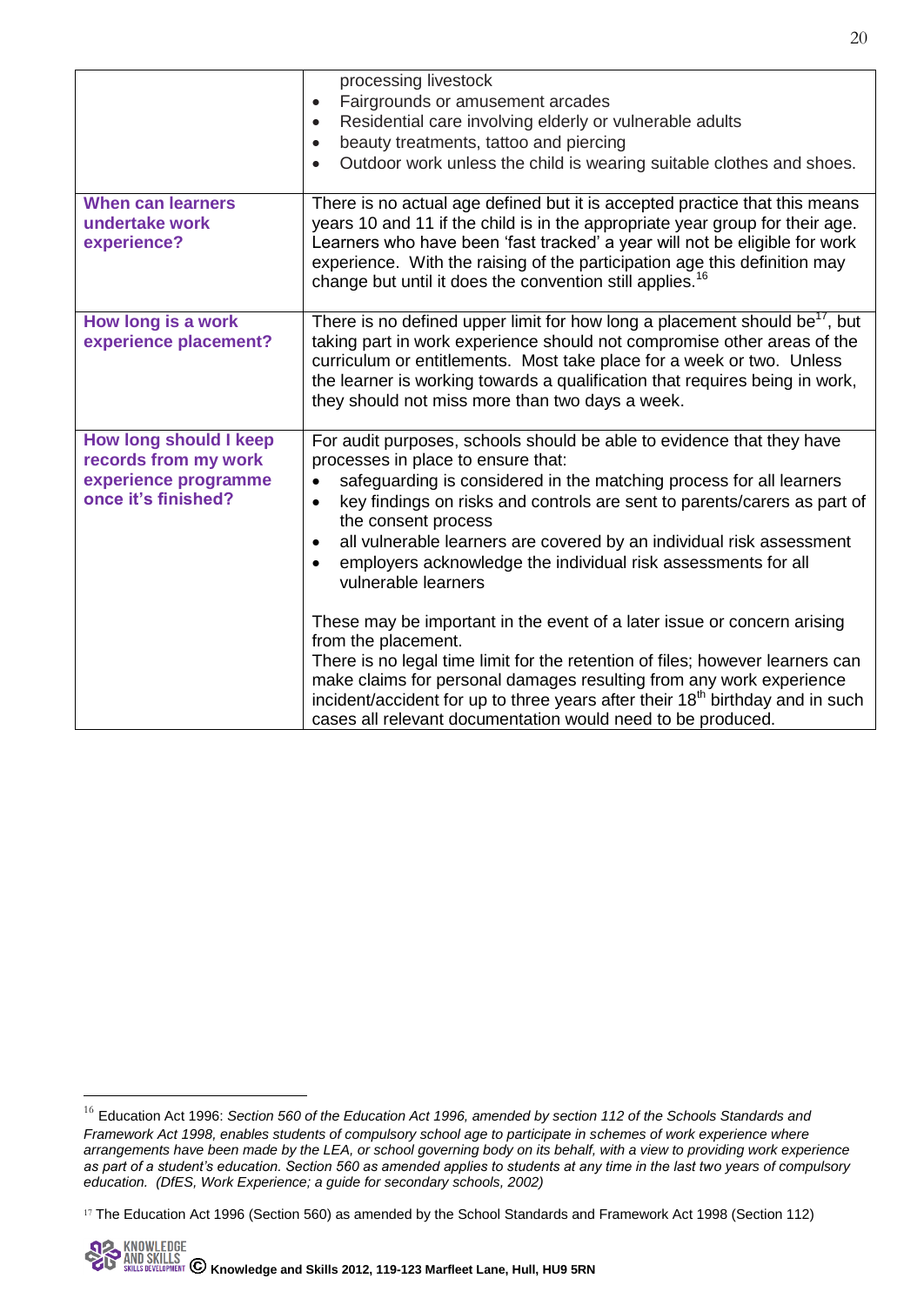## **Part C: Planning Guides**

## **a) Planning check list**

### **This will help you to design processes in your school for the management of work experience**

|              |                           |                                                           | <b>Key dates</b> | <b>People</b> |
|--------------|---------------------------|-----------------------------------------------------------|------------------|---------------|
| 1            | First steps               | Work experience                                           |                  |               |
|              |                           | <b>Planning starts</b>                                    |                  |               |
|              |                           | Launch / assembly date for                                |                  |               |
|              | Inform                    | learners<br>Letter to parents                             |                  |               |
| $\mathbf{2}$ | parents/carers            |                                                           |                  |               |
|              |                           | Return of letter from parents /                           |                  |               |
|              |                           | approval or queries                                       |                  |               |
| 3            | Learner choice            | Learner choice form issued                                |                  |               |
|              |                           | Learner choice form returned                              |                  |               |
|              |                           | Learner consent returned to share<br>personal data        |                  |               |
| 4            | Identify vulnerable       | Liaise with heads or year, SENCO,                         |                  |               |
|              | learners                  | head of Child Protection or other                         |                  |               |
|              |                           | key staff<br>Vulnerable learners identified               |                  |               |
|              |                           |                                                           |                  |               |
| 5            | Find placements           | Obtain confirmation from                                  |                  |               |
|              |                           | employers used previously                                 |                  |               |
|              |                           | Placement database established                            |                  |               |
| 6            | Initial matching          | Deadline for initial matching                             |                  |               |
| 7            | <b>Review matches</b>     | Meeting with school team / key<br>staff to review matches |                  |               |
| 8            | Health and safety         | Final deadline for health and safety                      |                  |               |
|              | clearance                 | visit notification                                        |                  |               |
| 9            | Safeguarding<br>clearance | Final deadline for CRB notification                       |                  |               |
| 10           | Informed consent          | Consent form issued to parents                            |                  |               |
|              |                           | (with job description and risk                            |                  |               |
|              |                           | assessment)                                               |                  |               |
|              |                           | Deadline for return of consent form                       |                  |               |
| 11           | Confirmation to           | Deadline for confirmation letter or e                     |                  |               |
|              | employers                 | mail to employers                                         |                  |               |
| 12           | Final approval            | Deadline for final approval                               |                  |               |
|              |                           | Contingency for learners who<br>cannot be placed          |                  |               |
| 13           | Confirm visit<br>schedule |                                                           |                  |               |
| 14           | Thank you letters         |                                                           |                  |               |
|              |                           |                                                           |                  |               |

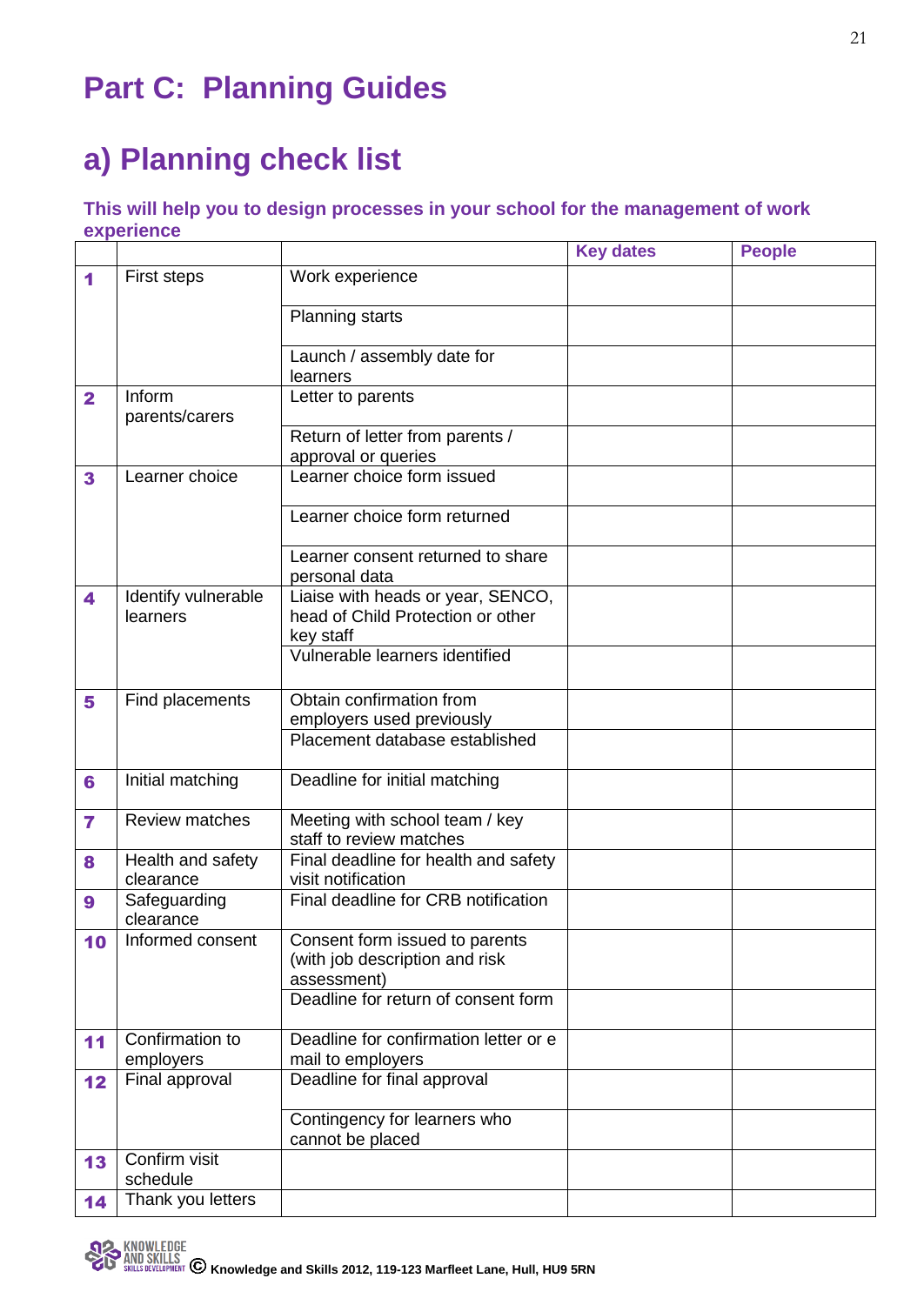## **b) Employer Guide**

### **You may use this information to create your own customised employer guidance.**

### Work Experience: Guidance for Employers

This information will help you to manage a work experience placement. It includes your responsibilities, some common sense guidance and contacts for further information.

Work experience is the most important factor in shaping young people's perceptions of the world of work. By offering a work placement you have the opportunity to help a young person with their education, influence the future workforce and give your employees the chance to develop management skills. Getting involved in work experience shows your company is committed to helping your community.

### Preparation

- Make sure that you inform staff that you are offering work experience and the dates.
- Assign a competent and approachable person to supervise the placement.
- Think about what work you can give the learner to do a project designed for work experience can be very useful.
- Give your commitment to safety, equality and child protection.
- Give all information to a young person in a clear and understandable form.

### Health and safety duties

- 1. All employers have a duty of care to ensure the health, safety and welfare of all their employees *so far as is reasonably practicable*. This includes young people on work experience.
- 2. You must have in place a risk assessment which includes all the significant risks in your workplace and how these are controlled. For a work experience placement you must include any general restrictions for the age of the learner which can be as young as 14.
- 3. You must ensure that young people are not given tasks beyond their physical capability or maturity.
- 4. If a young person considered by their school to be 'vulnerable' is coming to your workplace they will require an individual risk assessment, usually completed by their school. You must make sure that you are aware of these needs and adapt your risk assessment accordingly.
- 5. You must have adequate Employers' and Public Liability insurance for the duration of the placement.
- 6. In order to approve your placement you may be asked to allow a health and safety visit in your workplace from a suitable qualified and competent person. Please allow this; it is designed to help you not to find problems.

### Data protection

Personal data is any information which is about living, identifiable people. It does not have to be sensitive in nature to be personal. It includes information in writing, on computer databases or pictures. Personal information relating to work experience learners is covered by the Data Protection Act 1998, which prohibits its misuse. Keep any personal information securely and only for as long as you need it.

You should also make learners aware of the need to respect the confidentiality of your business data. Do not allow them unlimited access to any records relating to people or business sensitive information.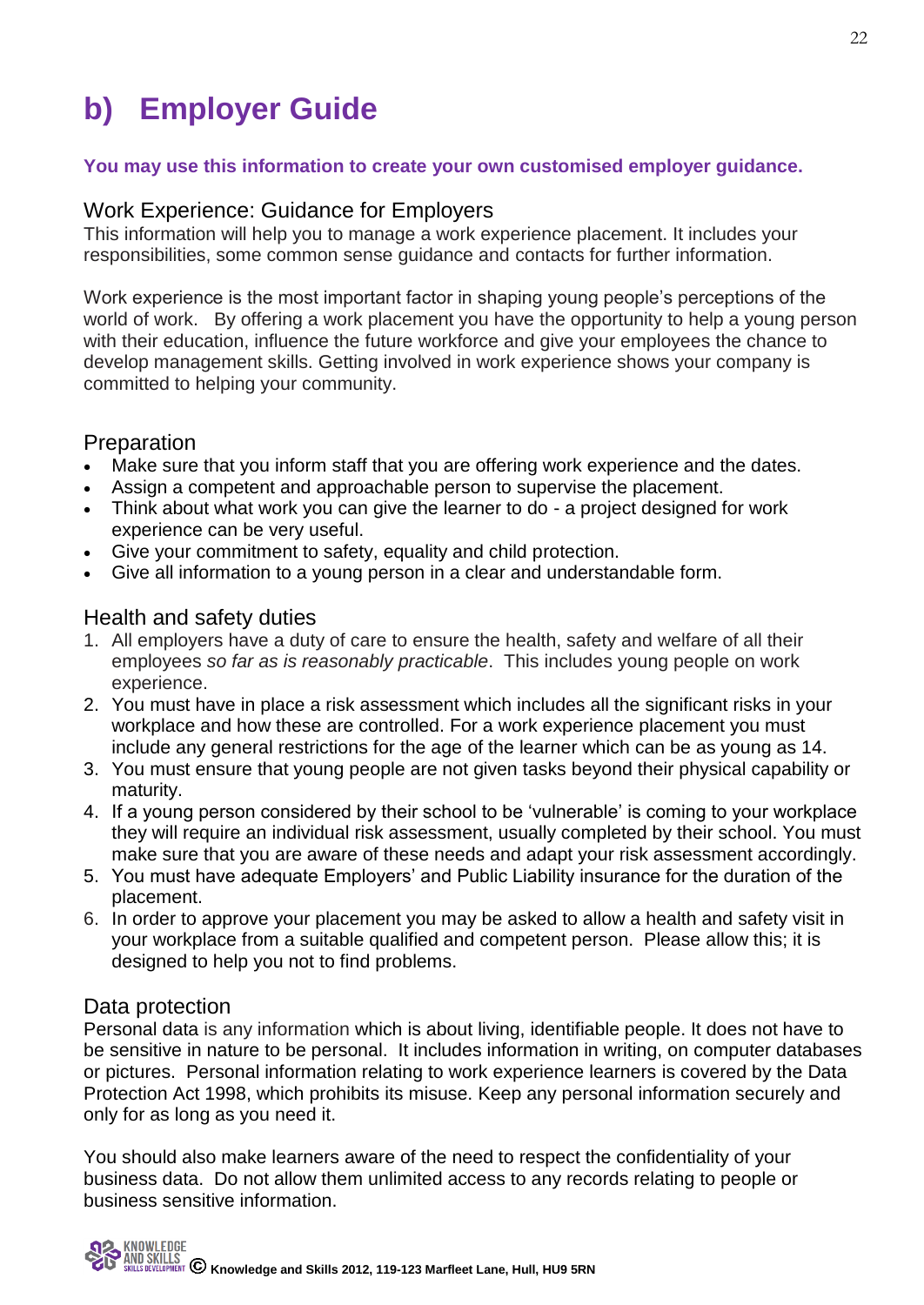### Child protection (safeguarding)

There is no legal requirement for CRB checks in the vast majority of cases. You may have to undergo a CRB check if you have a specific job role that includes the management of young learners. You may also be asked for a CRB check if the placement involves substantial one to one work or a vulnerable learner. As a volunteer you should not be charged for this.

You must also comply with the requirements of the Independent Safeguarding Authority (ISA) which state that:

- $\checkmark$  Any person who is barred from working with children or vulnerable adults will be breaking the law if they work or volunteer, or try to, with those groups
- $\checkmark$  Any organisation which knowingly employs someone who is barred to work with those groups will also be breaking the law

It is good sense to advise your employees about appropriate speech and behaviour around young people so that they do not unintentionally cause offence:

- Do not use inappropriate language with young people.
- Avoid physical contact, where this is necessary for the job explain why first.
- Look out for signs that a young person is feeling uncomfortable in the work environment.
- Be friendly and supportive but not over familiar.
- Do not leave young people alone, particularly if the environment contains hazardous or confidential material.
- Do not use language likely to cause offence such as swearing, sexist or racist terms or those displaying derogatory terms towards disability or other cultures.
- Do not exchange mobile phone numbers or addresses with a young person.
- Young people must not be subject to bullying or horseplay such as initiation ceremonies.
- Do not allow unrestricted access to the internet.
- Where possible avoid being alone with the young person in an enclosed or isolated environment.
- If travelling alone with a young person ensure there is a known destination and check-in time and take a mobile phone.
- Do not deviate from an agreed programme of activities or locations without prior notification to the school.

### The School's Responsibilities

- 1. The school will agree with you beforehand the job role, hours, and location(s).
- 2. The school must inform you of any medical, learning needs or other issues which could affect the learner's participation in this placement and which may require you to review / amend your Risk Assessments.
- 3. The school will also discuss your use of first aid or other emergency procedures if these become necessary
- 4. The school should undergo some preparation with students to prepare them for work and monitor them when they are with you (by telephone or a visit).
- 5. Schools / parents should provide any safety clothing (PPE) which you specify before they start.

### Parents'/Carers' responsibilities

Parents / carers give consent to the placement and for the communication of medical information.

### The Learner's Responsibilities

Learners must follow your instructions particularly health and safety instructions.

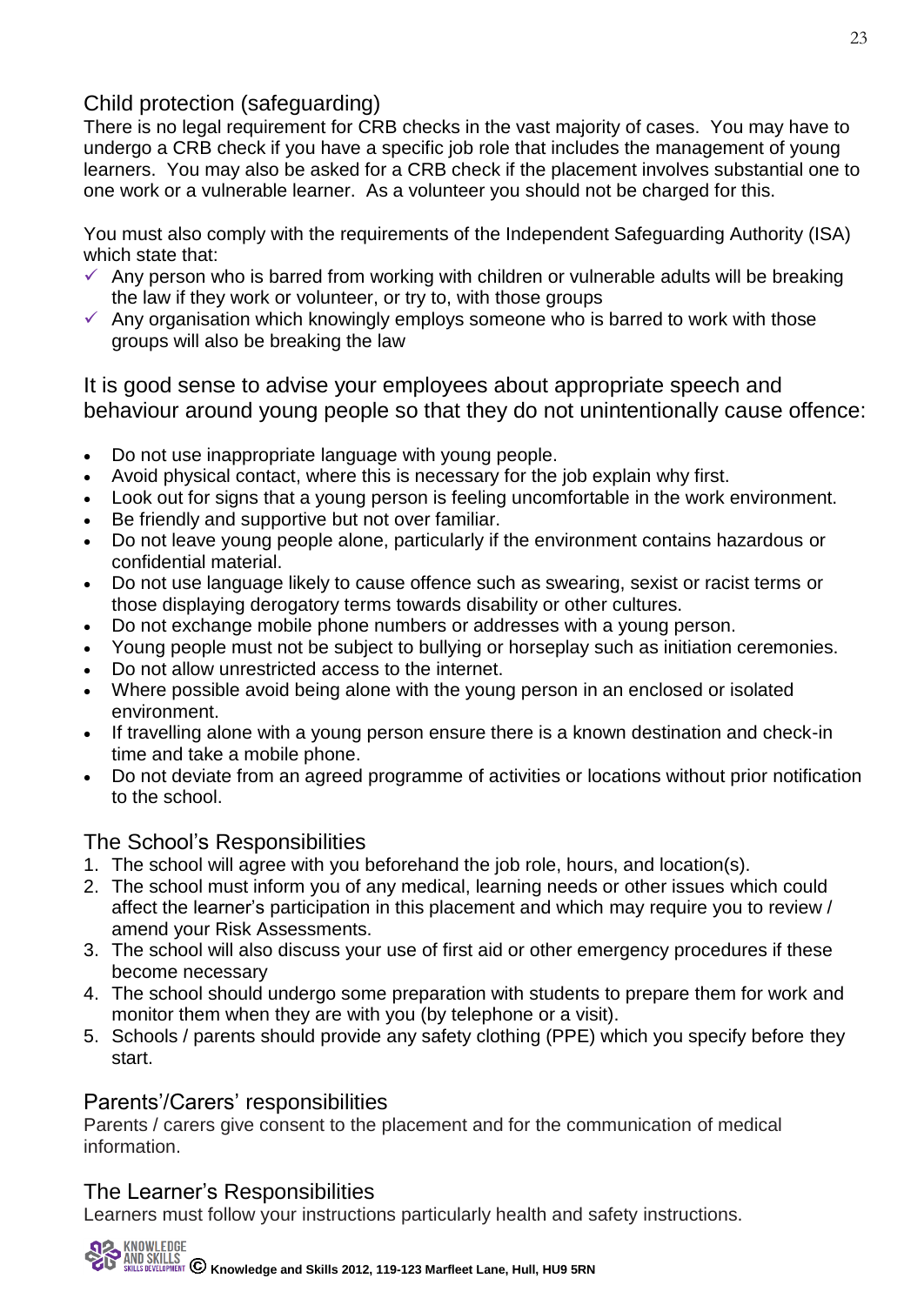They must report any absences to you.

They must follow appropriate codes of conduct for dress and behaviour.

They must respect the confidentiality of your business and not disclose any information of a business–sensitive nature.

### Managing the Placement

- 1. Keep a record of your consent and acknowledgement of any additional learning needs the young person has, with a record of your risk assessment.
- 2. Make sure you have contact information for the school, including out of hours contact.
- 3. Let the school / young person know before the start if PPE is required for the job and who will supply it.
- 4. Give a full induction on day one (e.g. job roles, hours of work, health & safety).
- 5. Keep a record of attendance. If the young person is absent without notice please contact the school, as soon as possible, so they can check on their whereabouts.
- 6. Notify the school (and / or parents) before making any changes to their agreed working hours.
- 7. Young people on work experience are not entitled to receive payment. You can make small voluntary contributions to travel or meals.
- 8. Working hours should not exceed 8 hours in a day.
- 9. If the young person feels unwell contact the school before sending them home.
- 10.Agree with the school beforehand about permission to administer first aid for minor accidents. If a more serious accident occurs you will be expected to secure medical assistance as soon as possible and inform the school as soon as you can.
- 11.Supervision is essential, but schools and parents accept that some break times and lunch times will be part of the working day and give consent to this. You must never leave the young person alone in a potentially dangerous environment such as a workshop unsupervised.
- 12.Travel to and from work is the responsibility of the young person but if your work involves travelling between locations you must include this in your risk assessment and make sure that all drivers / vehicles are fully insured to take passengers for business travel.
- 13.Do not hesitate to contact the school, during the placement, to discuss any concerns including behaviour etc.

Finally... thank you! Your support for work experience is greatly valued and appreciated.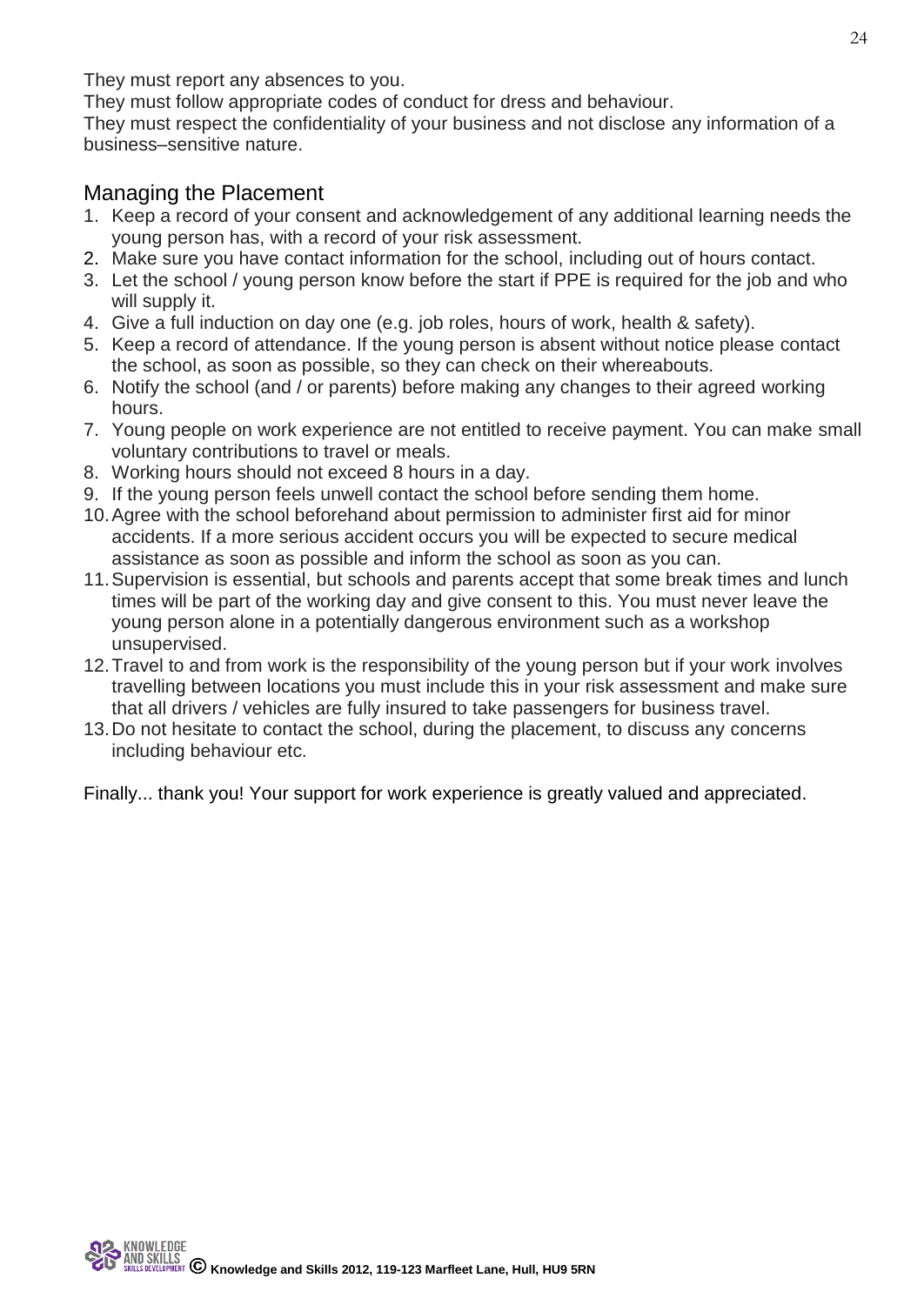## **C) Parent/carer Guide**

#### **You may use this information to create your own customised guidance for parents.**

Your child will be taking part in work experience this year as part of their school curriculum.

Work experience is the most important factor in shaping young people's perceptions of the world of work. It helps them learn about a particular occupation and gain valuable skills and independence, including:

- Introducing them to the knowledge, skills and attitudes that future employers will look for such as punctuality, reliability and attendance
- Practice in making job applications, writing letters of application or CVs, telephone and interview techniques
- Developing personal skills including communication and teamwork

In order to ensure that your child gains the maximum benefit from work experience the following will help you to understand and support the process.

#### How is work experience organised?

Work experience is organised by the school in conjunction with local employers.

Without their goodwill and effort, it would not be possible.

All placements and companies go through a strict approval process to check they have sound arrangements for child protection and health and safety and all must have adequate insurance in place.

### The employers' obligations

All employers have a duty of care to ensure the health, safety and welfare of all their employees *so far as is reasonably practicable* which extends to young people on work experience. They must complete risk assessments for the placement and communicate these to schools and to parents/carers.

All employers must demonstrate a commitment to child safety through their work practices and management of young people (in some cases this includes CRB checks) and to comply with the law on handling personal data.

All employers must supervise young people properly and ensure they are not given work which is beyond their mental or physical abilities. They must give a full induction on day 1 and clear instructions at all times, making sure these are understood.

All employers will be asked to give individual consent for every young person on work experience. If your child has additional learning or medical needs the employer will need to know about these and agree with schools/parents on how these will be managed.

#### The school's obligations

Schools can only use placements which have been fully approved as safe and appropriate. If they do not approve somewhere your child wants to go, please be aware that there will be good reasons for this.

Schools ensure young people have adequate preparation for work including the job role, staying safe and reporting problems.

School staff aim to visit students at least once during the placement wherever possible. Due to time constraints some may receive a phone call instead.

#### What your child will be expected to do

1. Work with the school coordinator and database to make choices and carry out the steps needed for approval.